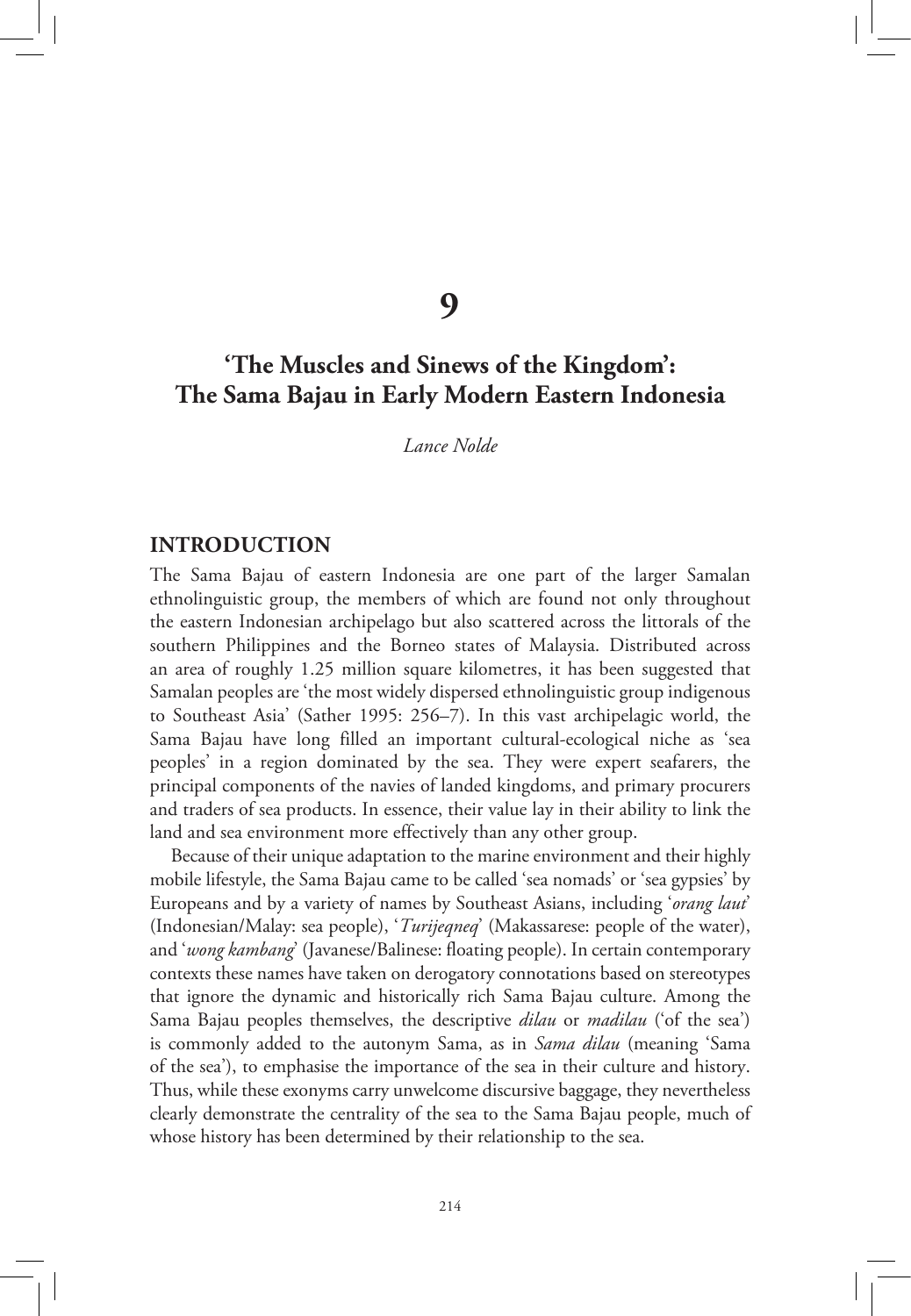The unique sea-centred lifestyle of the Sama Bajau has long attracted the attention of outsiders and inspired a fair amount of scholarly inquiry. Some of the most detailed accounts come from nineteenth-century Dutch colonial officials, government employees and traders seeking answers to questions about Sama Bajau origins and political status. These authors relied on the assessments of their predecessors and a handful of local, but non-Sama Bajau informants. Writings from this period were often heavily influenced by earlier seventeenth-century descriptions of Sama Bajau peoples and were coloured by the transformed sociopolitical status of the Sama Bajau in mid- to late nineteenth-century Indonesia. In the writings of Cornelis Speelman—who led a Dutch-Bugis alliance in defeating the dominant south Sulawesi kingdom of Gowa-Talloq in the 1660s—the Sama Bajau were depicted as nomads of the sea wandering in search of tortoiseshell and other sea products, with no homeland, ruler, nor any political unity. Observers believed that they were slaves of the powerful landed kingdoms of Gowa-Talloq and Bone in south Sulawesi and served them in the capacity of fisherfolk and seaborne couriers. They were described as living a humble existence and were wholly dependent upon sea products, which they brought as tribute to their lords and sold to foreign traders.<sup>1</sup>

While there is some truth in the description, it ignores the major role that the Sama Bajau played in the history of Island Southeast Asia (ISEA). This chapter depicts a community that was essential to the creation, expansion and maintenance of some of the region's most powerful polities and most successful trading networks (Nolde 2014; Nolde 2015: 6–7). Their mastery of the seas also assured them of prestigious and powerful positions within many littoral kingdoms. What is not generally known is that many of the numerous groups of Sama Bajau peoples dispersed throughout the eastern Indonesian seascape in the early modern period were organised in a much more complex manner than previously assumed and some became important territorial powers in their own right.

A diverse body of oral traditions and written sources provide evidence of the existence of two important Sama Bajau entities in eastern Indonesia, which are referred to in this chapter as the Papuq and Lolo Bajau polities. Each was led by a paramount head of noble lineage and consisted of a loose unity of a large number of geographically dispersed communities of Sama Bajau under their own local leaders. These paramount leaders served as the primary links between the scattered Sama Bajau population and the Makassarese kingdom of Gowa-Talloq and its rival, the Bugis kingdom of Bone. Although these two Sama Bajau polities served rival kingdoms, they had a shared history and lineage. The first and oldest polity was headed by the Papuq and was allied with Gowa-Talloq, and the second and more recent polity was headed by the Lolo Bajau, with strong links to Bone.

This chapter will focus on the history of the Papuq Sama Bajau and their relationship to the Makassarese kingdoms of Gowa and Talloq.<sup>2</sup> The principal aim is to bring into sharper focus the importance of the Sama Bajau to the socio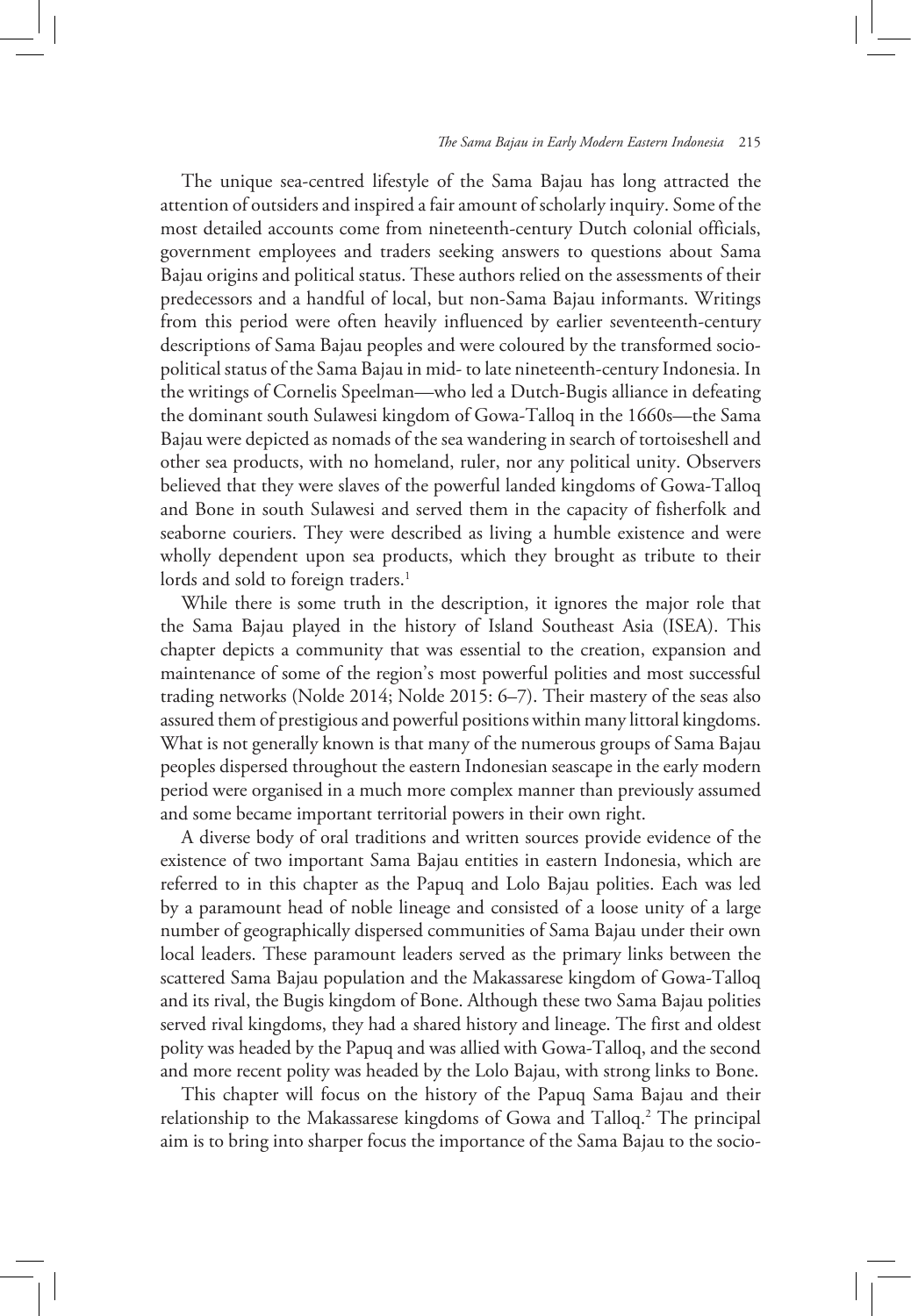political and commercial networks of eastern Indonesia between the thirteenth and late eighteenth centuries.

# **EASTERN INDONESIA3**

The early modern world of eastern Indonesia was one of expansive seas punctuated by numerous large, high islands and small, low-lying coral atolls. This vast area stretched from Bali and eastern Borneo in the west to the Bird's Head peninsula of New Guinea in the east and encompassed a great diversity of languages and cultures. For the Sama Bajau in particular, this 'sea of islands' (Hau'ofa 1994) comprised numerous settlements, fishing grounds and catchment areas, spiritually potent places, navigation routes, anchorages and safe harbours, as well as seaboard markets and port cities. The sea was and still remains the central feature of their world and formed the basis of their mental charting of the region, from tiny outcrops of land only visible at high tide to coral reef complexes, extensive littorals and barely visible entrances to rivers.

Throughout recorded history, the natural resources provided by the seas and islands of eastern Indonesia have served as the foundation of cross-cultural interaction and exchange in the region. The natural riches of the eastern islands impressed early European naturalists like Gerhardus Rumphius and Alfred Lord Wallace, and scientists have since singled out this eastern portion of the Indo-Malay Archipelago as being among the most biodiverse regions in the world, especially in regard to marine life (Hoeksema 2007: 117–78; Majors 2008: 263). The uniformly warm and relatively shallow seas, moderate salinity and strong ocean currents combined to make eastern Indonesia particularly rich in certain marine species, such as neritic phytoplankton, which formed the basic food source for the region's abundant marine fish populations. Located within an area dubbed the 'Coral Triangle', the seas of this part of the archipelago were and still are also home to some of the largest coral reef complexes in the world. These sweeping tracts of coral formations are spread throughout the region and formed a central element in the Sama Bajau world. This importance is reflected in the richness of the Sama Bajau language with regard to the maritime environment, including specific names to describe numerous types of reef formations.

The numerous islands and coral reef formations that peppered the region were also home to large populations of various species of sea turtle, holothurians or trepang, agar-agar, molluscs (like trochus), giant clams, pearl-oysters, amongst many others. These creatures played a vital role in the histories of Sama Bajau peoples in the eastern archipelago. For most Sama Bajau, their daily activity involved the gathering, hunting, fishing and sale of sea turtles, trepang, clams and other molluscs, fish, sharks, rays, cephalopods and large marine mammals like the dugong. This wealth of marine resources in eastern Indonesia served as a primary source of subsistence for local populations and has for centuries attracted traders from the region and beyond. The Sama Bajau were an essential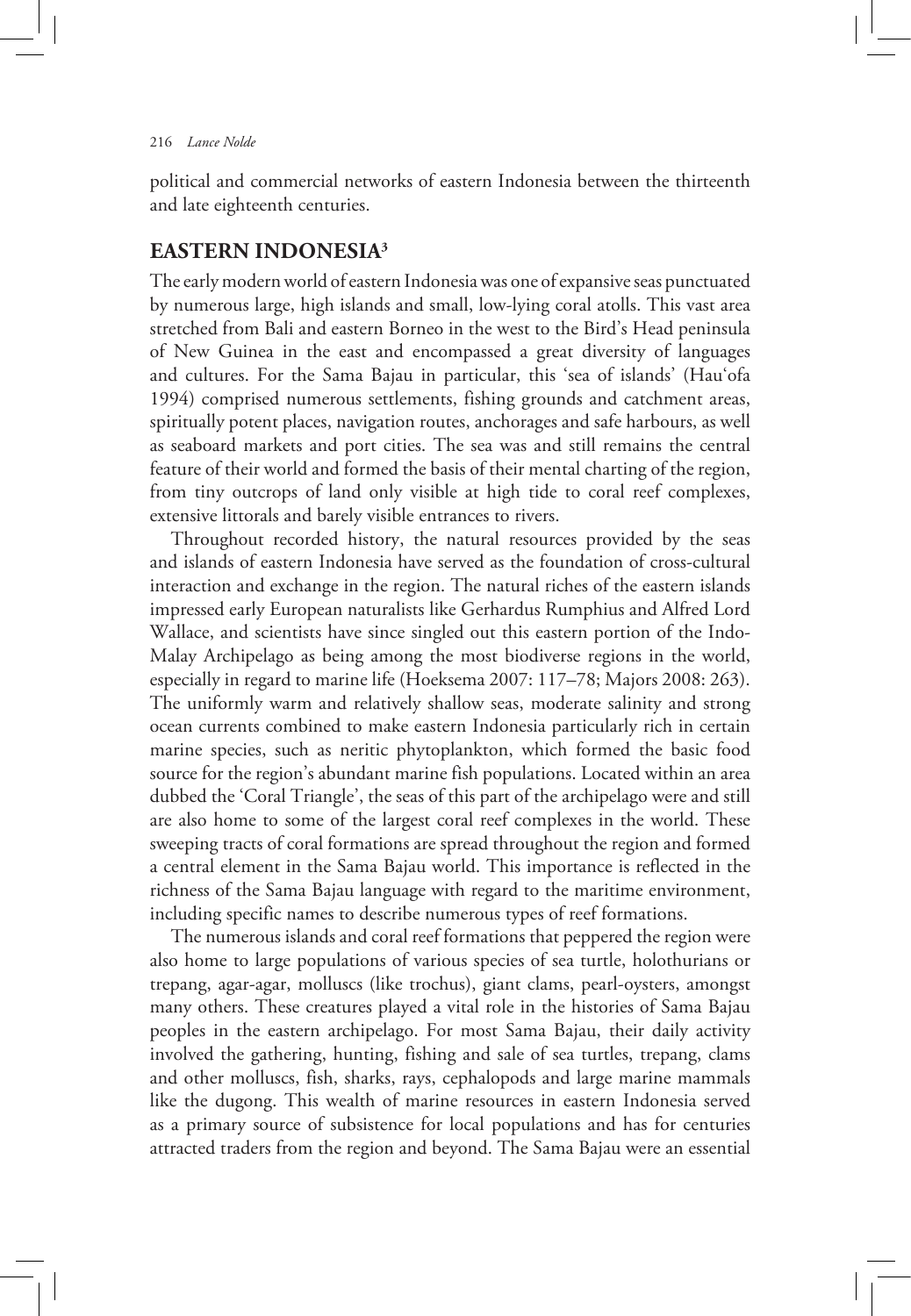link between sea and shore, coast and hinterland, making the much desired products of the sea available to the landed populations of the archipelago.

Certain land resources found only or predominantly in the islands of eastern Indonesia were also central to the histories of the region and its peoples, including the Sama Bajau. While comparatively poorer than the western archipelago in terms of agricultural production, the inland areas of the islands of eastern Indonesia were blessed with a number of important natural resources that formed the basis of local and regional exchange networks and attracted traders from all over the world. Chief among these are the 'trinity of spices'—clove, nutmeg and mace found in Maluku, as well as sandalwood, which grew in large quantities on Timor and in lesser amounts on Sumba. Sappanwood, teak, cinnamon, honey, wax, rice, iron, various resins and several other natural products of eastern Indonesia were additional staples of regional and international trade. In the early modern period, enslaved people were another important export of eastern Indonesia, most of whom came to market as war captives, debt slaves or victims of slave raids.

In accordance with the rhythm of the monsoons, these marine and terrestrial goods were traded within a complex web of interlocking local and regional trade networks that linked the numerous islands of eastern Indonesia to important regional emporia, such as Makassar (south Sulawesi), Banjarmasin (east Borneo) and Batavia (Jakarta), and finally to international markets in China, India, the Middle East and Europe. Sama Bajau peoples were among the chief collectors, shippers and traders of sea products in eastern Indonesia. They sailed as captains as well as crewmen and operated vessels of various styles and tonnage (Nolde 2014: 81–96, 122–207). The extensive eastern Indonesian trade networks were at the heart of social and political interaction throughout the region, and the wealth and prestige generated by the flow of goods were vital to the formation, growth and maintenance of local polities, both large and small, across the eastern archipelago.

## **THE SAMA BAJAU IN SOUTH SULAWESI**

The southwestern peninsula of the island of Sulawesi was one such area where participation in these east-west networks of exchange stimulated the development of numerous local polities. The social and political landscape of South Sulawesi was a complex assortment of ethnic groups and political confederations. As traditionally defined, the four major ethnic groups include the Makassar, Bugis, Toraja and Mandar, of which the Bugis and Makassar peoples have historically been the largest and most politically dominant groups. Although important to the region's history, the Sama Bajau traditionally have not been included among the major ethnic groups of South Sulawesi. Most scholars have instead categorised the Sama Bajau as a non-native ethnic community, pointing to their foreign origins and what scholars believed to be a relatively late arrival in the region, sometime in the sixteenth century. More recent archaeological and historical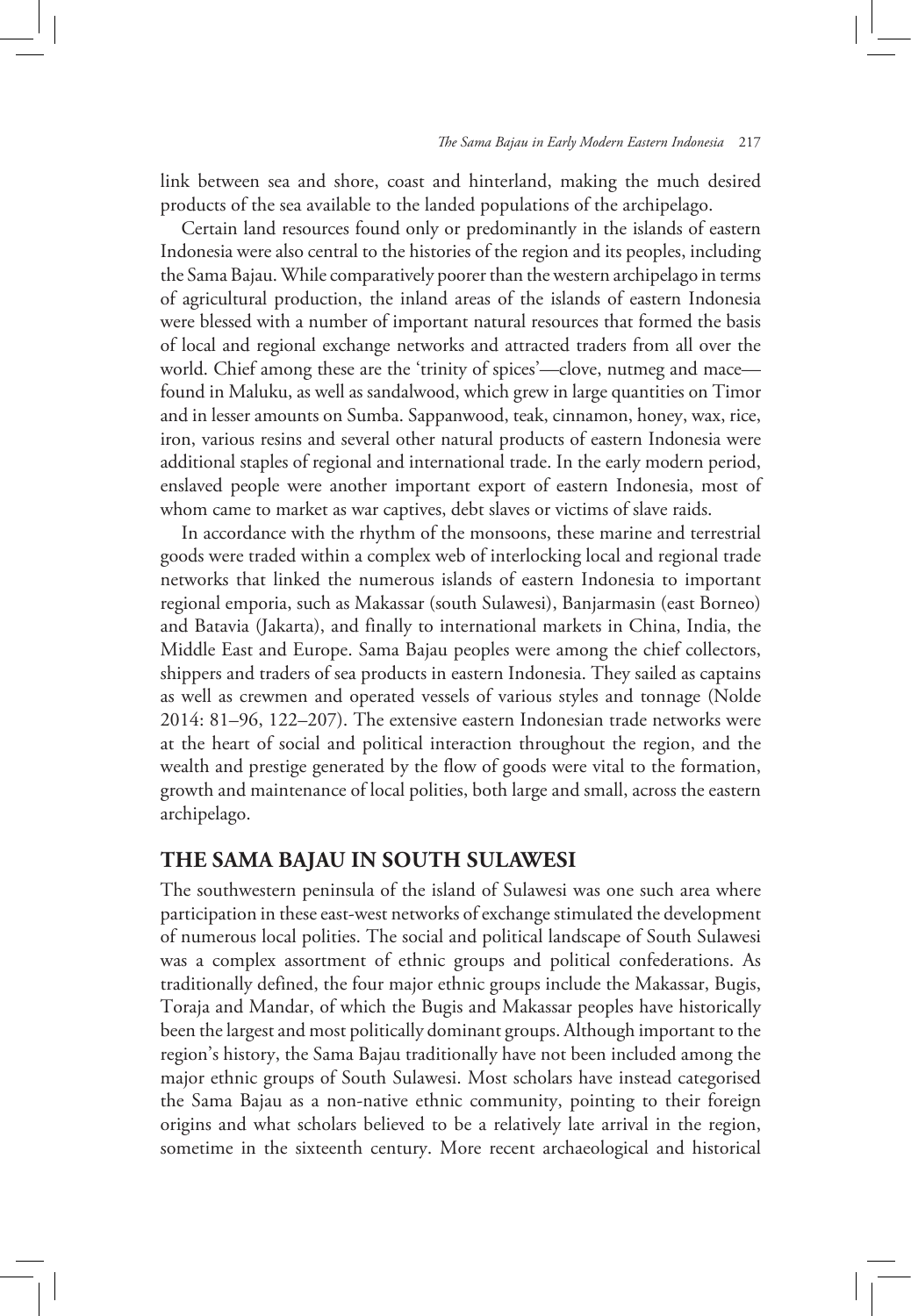research has provided strong evidence for sustained Sama Bajau settlement and influence in the region from at least the mid-thirteenth century onward (Bulbeck 1992; Bulbeck and Caldwell 2000; Bulbeck and Clune 2003; Nolde 2014: 102– 20). Evidence of such a long history of interaction, intermarriage and exchange calls into question the prevailing conception of the Sama Bajau as foreigners in the world of South Sulawesi.

The earliest polities to benefit from south Sulawesi's geographic position amid the natural resource zones of eastern Indonesia were those that formed in the rich agricultural lands on the peninsula or those that had access to the most favourable harbour and riverine sites for trade. It is important to note that each of the polities that once dominated South Sulawesi politics and trade benefitted from Sama Bajau populations living within their realm. Beginning sometime in the thirteenth century, the Bugis polity of Luwuq, with its capital at Wareq in the northern coastal region of the Gulf of Bone, was among the earliest of these trade-based South Sulawesi confederations to exercise its authority and influence beyond its immediate political heartland (Bulbeck and Caldwell 2000). Located on the southern shore of the southwestern peninsula, the Makassarese polity of Bantaeng was another important site of trade in this early period. Drawing on its control of inland agricultural wealth and its strategic location as a coastal entrepôt in the spice trade network that linked Maluku and eastern Java in the fourteenth century, the Bantaeng confederation formed a powerful polity until its incorporation into Gowa in the early sixteenth century (Bougas 1998: 83–123). To the north, the Makassarese port polity of Siang was favourably situated along the west coast of Sulawesi and controlled yet another important site of trade, making it another centre of power between the fourteenth and early sixteenth centuries (Pelras 1973). In each of these early polities, the presence of Sama Bajau peoples was crucial to their success.

Beginning in the sixteenth century, the Makassarese kingdom of Gowa in South Sulawesi rose to become the dominant power in all of eastern Indonesia. Having absorbed several smaller surrounding Sulawesian polities—including the prime seaport of Garassiq, which would become Makassar—and having formed an alliance with the related kingdom of Talloq, Gowa positioned itself to quickly become a primary centre of the eastern Indonesian world. The union of the dual kingdom of Gowa-Talloq in the mid-1500s would prove to be the foundation for the dramatic political expansion and commercial success that would follow. At the time of the alliance, Talloq was a maritime-oriented polity with extensive trade and tributary links to key areas of eastern Indonesia, such as Maluku, Flores and Timor, as well as to the western archipelago. It maintained a strong relationship with local Sama Bajau communities under the authority of their paramount leader, a high-status Sama Bajau who was given the title of Papuq.<sup>4</sup> Gowa, on the other hand, was mostly an inland-oriented polity with access to extensive agrarian populations and resources, but it too had ambitions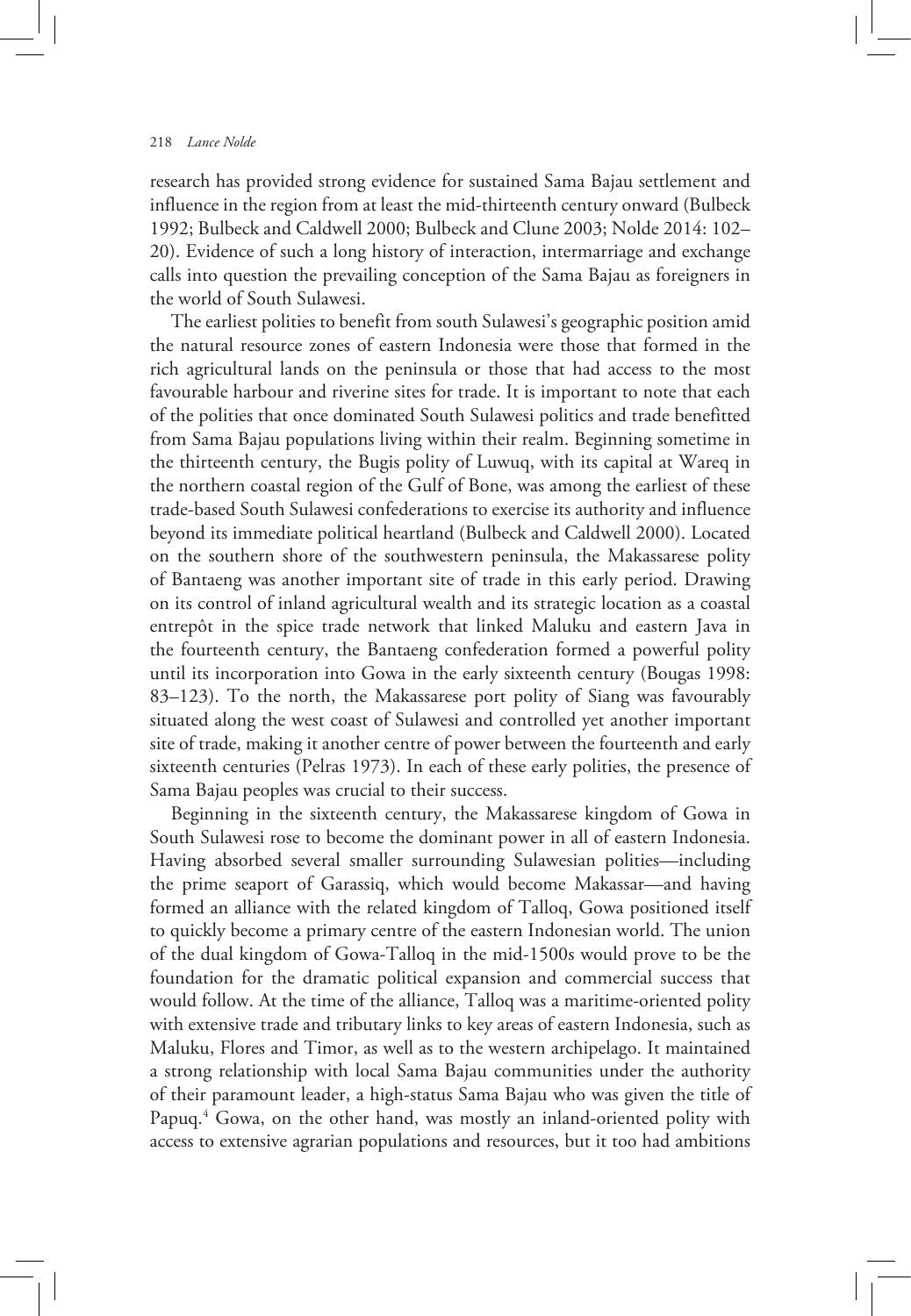to control maritime trade. This joining of Gowa's inland-agrarian orientation with the outward-maritime orientation of Talloq proved to be a highly successful combination that enabled the dual kingdom to dominate much of eastern Indonesian trade and politics until the latter half of the seventeenth century.

Gowa-Talloq embarked on a period of expansion in the sixteenth and seventeenth centuries that would firmly secure its position as a dominant power in the archipelago. These major naval expeditions in eastern Indonesia subjugated new lands, which joined others such as Sandao, Solor and Ende conquered earlier by Talloq and its Sama Bajau allies led by the Papuq in the late 1400s and early 1500s.<sup>5</sup> They also expanded Makassarese influence into areas of eastern Borneo, northern and eastern Sulawesi, the islands of Buton, Ternate, Tidore and Lombok, and the Sumbawa kingdoms of Bima, Sumbawa, Dompo and Pekat. After Gowa-Talloq adopted Islam in the reign of Karaeng Matoaya of Talloq (r. 1593–1623) and Sultan Ala'uddin of Gowa (r. 1593–1639), Gowa-Talloq undertook the so-called 'wars of Islamisation', by which all of the major polities of South Sulawesi to the south of the Toraja lands, including Bugis Bone, were forcibly converted to Islam between 1608 and 1611 (Cummings 2002: 32–3; Andaya 1981: 32–5). Islam was introduced to the kingdom of Bima on Sumbawa by similar means beginning in 1618 (Noorduyn 1987: 312–42).

The history of Gowa-Talloq's meteoric rise from small beginnings to a position of nearly unchallenged dominance in Sulawesi and across much of the eastern Indonesian archipelago is impressive. In Anthony Reid's assessment, it is 'one of the most rapid and spectacular success stories which Indonesian history affords' (Reid 1983: 117). In studying this fascinating history, it is important to remember that Gowa-Talloq's increasing expansion and success was highly dependent on regional trade, and that Gowa-Talloq itself was enmeshed in a much larger framework of trade networks and socio-political relations that spanned far beyond the shores of South Sulawesi. Makassar's success was due in large part to the influx of traders who were attracted to the variety of eastern Indonesian goods on offer as well as to the freedom and security enjoyed by foreign merchants. By the first quarter of the seventeenth century, the English, Danes, Dutch, Portuguese and Spanish had all established trading settlements in the growing port city and the first of many Chinese junks began to visit Makassar. Gowa-Talloq's primacy in the trade networks of the eastern Indonesian seas was also crucial to Makassar's attractiveness and prosperity as a regional entrepôt. The presence of Gowa-Talloq's Makassarese subjects and Sama Bajau allies in nearly every corner of the archipelago assured a steady supply of sea products, Malukan spices, enslaved people and other key commodities in Makassar's harbour each season. Through warfare, raiding and intermarriage with local rulers, Gowa-Talloq incorporated numerous areas into its sphere of influence and tied key resource zones to Makassar and its elites through tributary relations. Through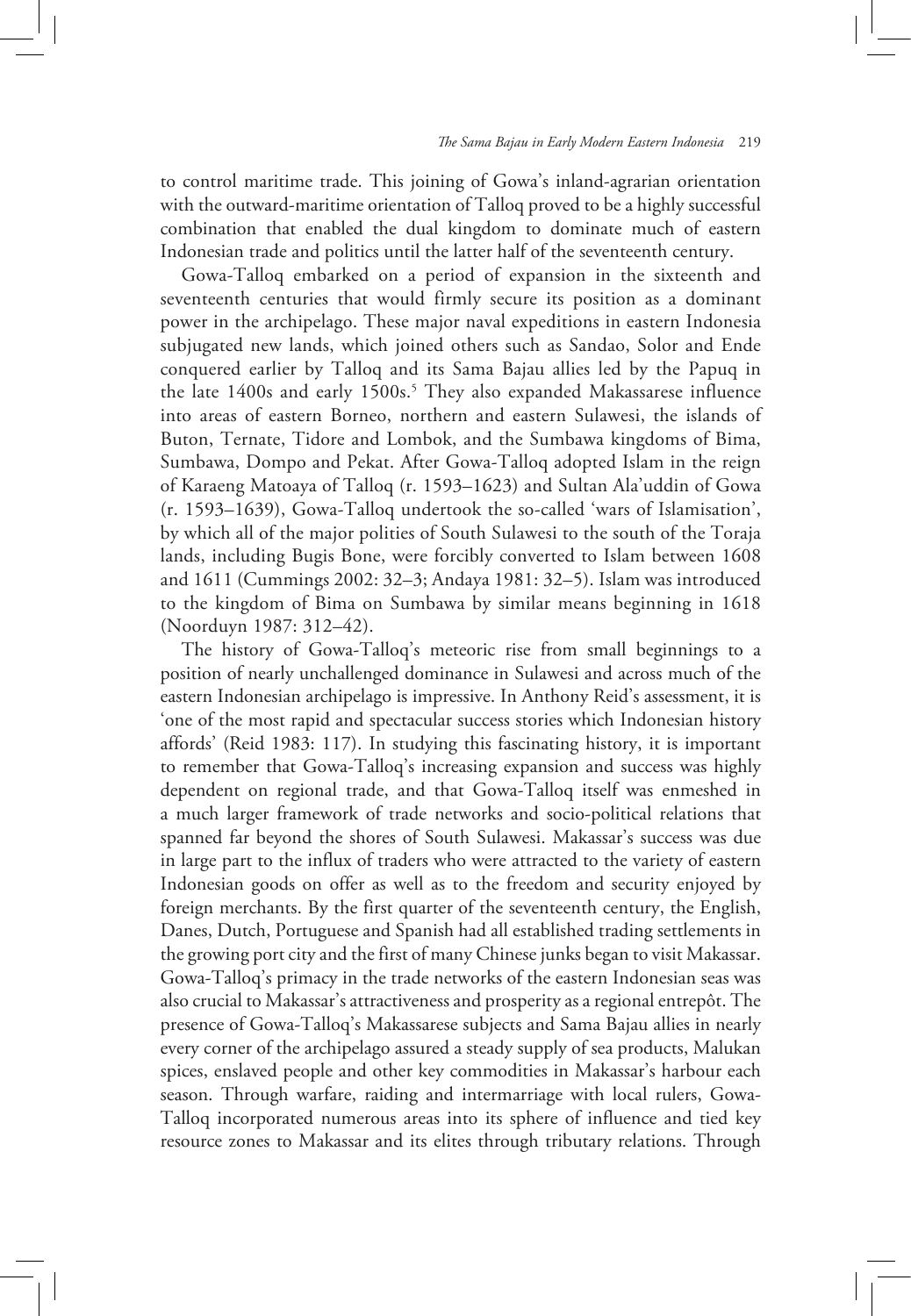these overseas ventures, both violent and peaceful, Gowa-Talloq formed lasting relationships with the ruling lines of Selayar, Buton and Tobungku on the east coast of Sulawesi; Ternate, Tidore and Banda in Maluku; Salaparang in Lombok; Sumbawa, Dompu, Pekat and Bima, all on the island of Sumbawa; Ade, Wehali and Manatuto on Timor; Pasir and Kutei on east Borneo etc. Many of these social bonds were the basis for valuable trade and tribute arrangements which fed Makassar's insatiable demand for commodities from eastern Indonesia (Cummings 2015: 215).

With the conquest of Gowa-Talloq by the Dutch United East India Company (*Vereenigde Oost-Indische Compagnie*, VOC) and its Bugis allies in 1669, the kingdom's control over its peripheries and its domination of eastern Indonesian trade were greatly reduced. The VOC took control of Makassar in order to mostly eliminate what had been the main source of spices outside its control. Gowa-Talloq's defeat also resulted in a permanent Dutch presence in South Sulawesi and the creation of a system of port controls, maritime patrols and sailing passes designed to regulate and restrain the movement of people and goods between Makassar and other areas of the Indo-Malay Archipelago.

While many readers may be familiar with the above history of Makassar's rise to a position of dominance and its subsequent demise at the hands of the VOC and its Bugis allies, the role of the Sama Bajau in the history of south Sulawesi and eastern Indonesia during this formative period is poorly understood. Yet, through a close reading of Dutch archival sources, Sama Bajau oral traditions and manuscripts (*lontaraq*) in Bimanese, Makassarese and Bugis (including the valuable *Lontaraq Bajo Lemobajo*, a history of the Sama Bajau kept in the southeast Sulawesi village of Lemobajo, hereafter, *LB Lemobajo*), a clearer picture of the Sama Bajau's important place in this history begins to emerge.6 From the thirteenth century until well into the eighteenth century, the Makassarese kingdoms benefited greatly from alliances with Sama Bajau peoples, particularly those united loosely under the leadership of the Papuq. These Sama Bajau communities and their extended networks constituted a vital source of power and wealth for Gowa-Talloq. The alliances formed between Gowa-Talloq and the paramount leaders of the Sama Bajau people ensured a steady flow of valuable trade items from those groups of Sama Bajau linked to the Papuq. These relationships were also central to the expansion and maintenance of territorial control of key areas in the archipelago for the kingdom, as well as the defence of their interests against external threats.

Thus, it would be a mistake to see the Sama Bajau as simply subordinates or enslaved people of the landed kingdoms, as Speelman and later authors believed. Instead, the Sama Bajau formed highly regarded and independent cultural and political entities that operated as a part of—as well as apart from—these larger land-based polities. The highly mobile and polycentric nature of the Sama Bajau peoples and their traditional political systems allowed them to occupy powerful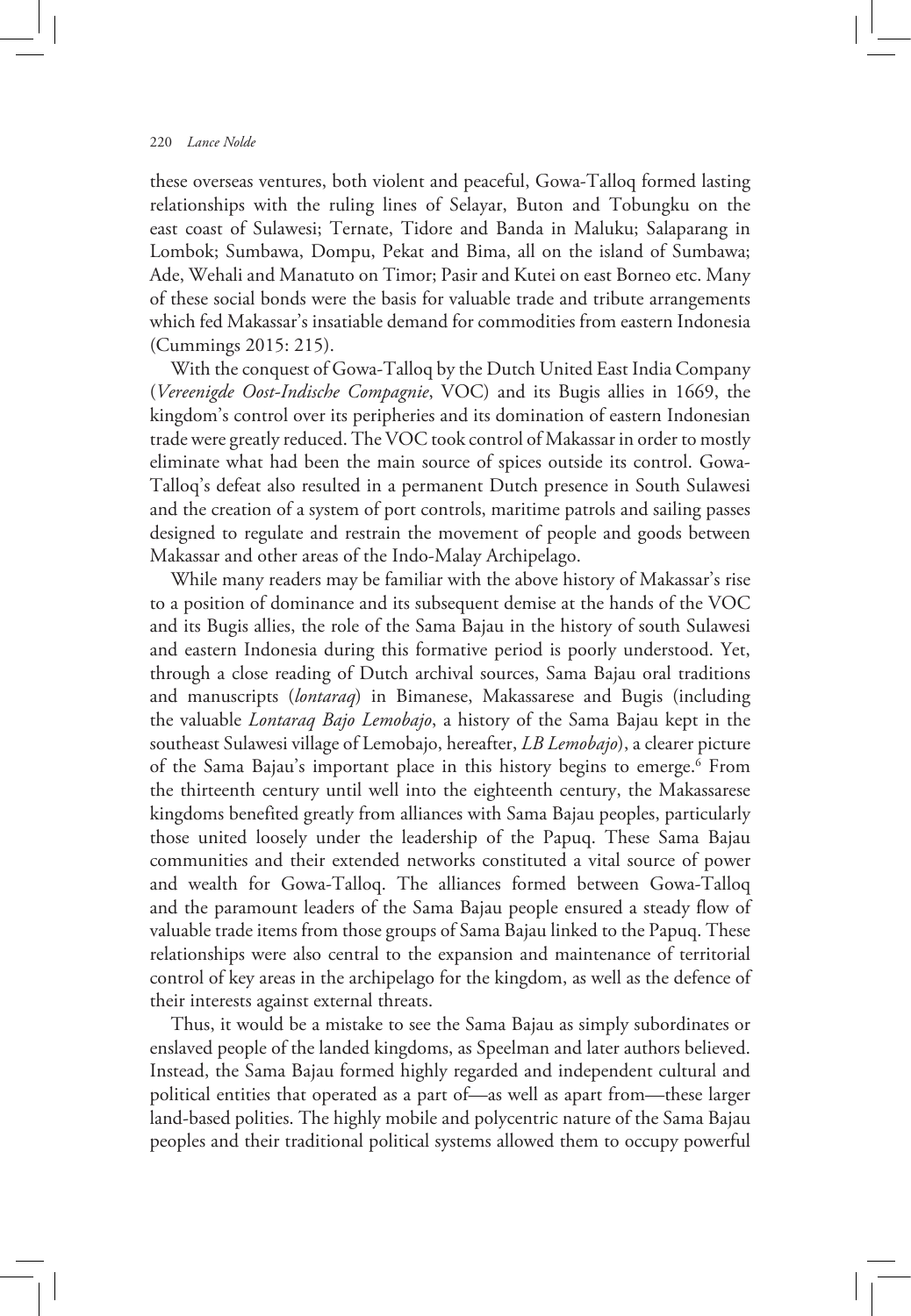positions within the hierarchies of the landed kingdoms while simultaneously maintaining the relative autonomy of their own polities and networks.

## **THE PAPUQ SAMA BAJAU POLITY**

Despite the comparative dearth of sources regarding those persons who held the title of Papuq, we can formulate a general outline of the history of this office, some of the personalities who once held this esteemed title, the structure and the parameters of the networks under his leadership, as well as the relationship of the Papuq and his people to the landed polities of south Sulawesi, particularly the powerful dual kingdom of Gowa-Talloq.7 The story thus extends to vast areas of the eastern Indonesian seas far beyond their homeland in the southwest Sulawesi littoral. It reveals the geographic extent of the Papuq polity and the significant role played by the Sama Bajau in the politics and the economy of the region in the early modern period.

Beginning sometime in the mid-thirteenth century, an unknown number of Sama Bajau communities settled in the littoral of southwest Sulawesi and its offshore islands. A great deal about the history of these early settlers remains unknown but we can be certain that they occupied a position of importance and prestige in the region from early on, much earlier than previously assumed.<sup>8</sup> Furthermore, based on the oral and written traditions of the Sama Bajau, as well as a variety of other indigenous and European historical sources, it is clear that among those early Sama Bajau communities there was a common recognition of the paramount cultural and political authority of an individual selected from among their noble ranks. According to these sources, this individual was known by the title of 'Papuq'.

The Papuq appears most prominently in oral and written traditions concerning the advent of the Sama Bajau people in the greater southwest Sulawesi area and remains a recurrent feature of Sama Bajau, Makassarese, Bimanese and Dutch historical records well into the closing years of the eighteenth century. After that point, the title disappears from the record and only traces of its former significance remain in oral tradition. While the origin of the name is unmentioned in the sources, there is no doubt that in both historical and present-day contexts the title was associated with power.9 With the defeat of the Papuq by the Sultanate of Bima and the loss of two Papuq-ruled settlements on Flores in the late 1700s, the title disappears from the extant written sources.10 But for Sama Bajau communities in eastern Indonesia today, Papuq has come to serve as the Sama Bajau name for the supreme deity or god, and in certain contexts it is used in lieu of, or in conjunction with Allah (as in, *Papuq Allah Ta'ala*). The title still retains traces of its former connotation in several Sama Bajau communities of the northern Flores coast, where it is remembered as a respectful form of address used in the not so distant past for high status Sama Bajau individuals who owned a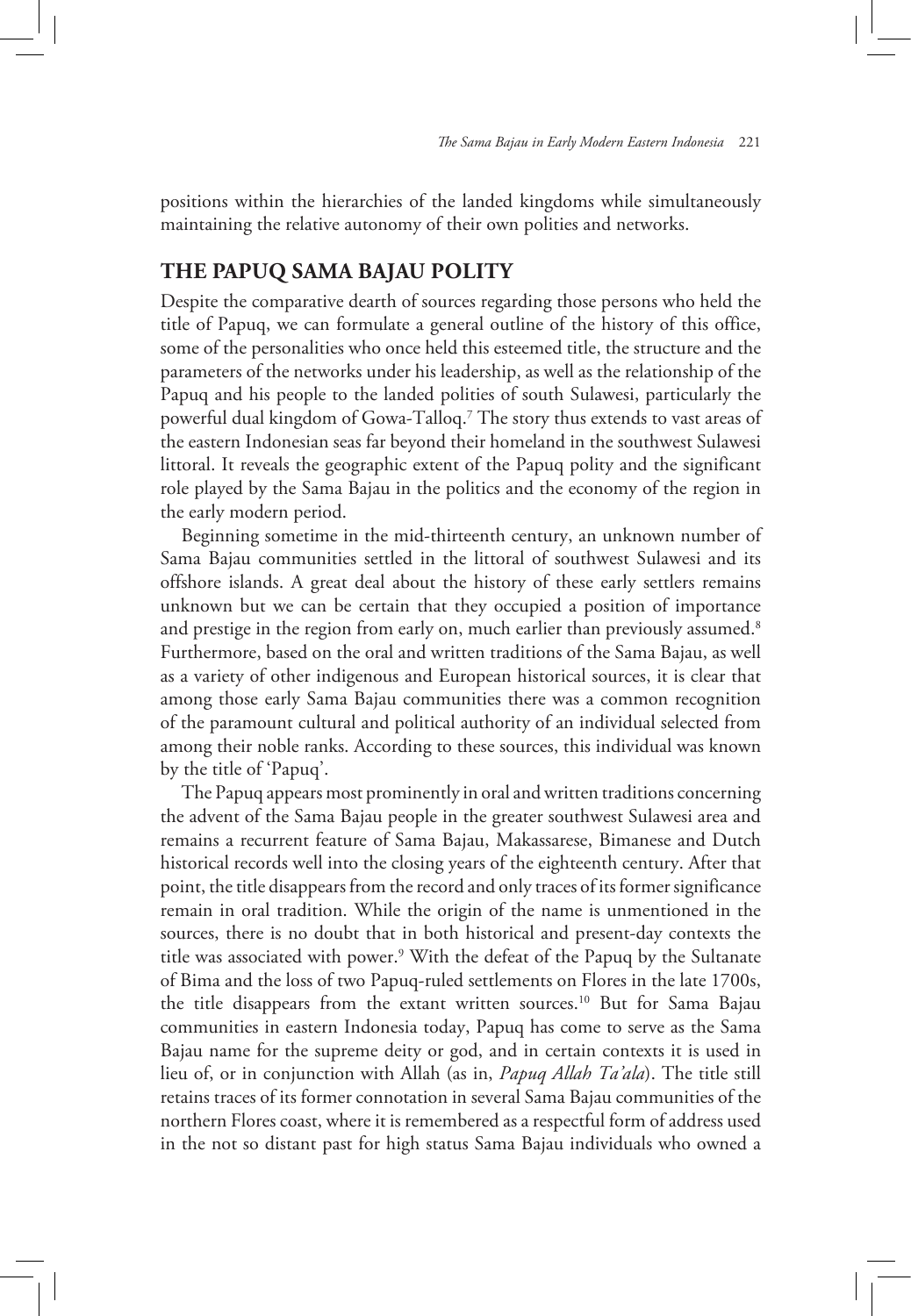large number of enslaved people (Verheijen 1986).<sup>11</sup> Even in those communities where the meaning has changed in contemporary contexts, the memory of the Papuq as a historical ancestor of great power and importance is still strong in oral and written traditions of the Sama Bajau, particularly those pertaining to the formation of the earliest relationships between Sama Bajau and the landed polities of southwest Sulawesi (Liebner 1998: 107–33).

At the most basic level, the oral and written traditions clearly establish the Papuq as the paramount leader of a particularly large group of Sama Bajau people who came to form an alliance with an emergent Makassarese polity identified in the manuscripts as Gowa. Furthermore, in these traditions his daughter is known by the title or name 'I Lolo', which became the primary marker of Sama Bajau noble lineage in the period before and after the Makassar War (1666–69).

Makassarese manuscript sources also clearly identify Papuq as the title of the head of the Sama Bajau, or *Turijeqneq* (Makassarese: 'people of the water'), who were loyal to the kingdoms of Gowa and Talloq. 'Papuq' is first mentioned in Makassarese sources to refer to an individual who formed a close relationship with Karaeng Tunilabu ri Suriwa, the second ruler of Talloq (r. late 1400s to early 1500s).<sup>12</sup> Prior to the mid-nineteenth century the Dutch were apparently unaware of the Papuq's role as leader of the Sama Bajau under Gowa-Talloq and assumed instead that the Papuq must have been a title of Makassarese nobility (Nolde 2014: 208–60; Nolde 2015: 6–7). It is clear, however, that Papuq was not a Makassarese term, title, or position, but rather a title given to the Sama Bajau leader by the Sama Bajau themselves and predated the Sama Bajau's presence in Gowa.

From the first two references to the Papuq that appear in the *lontaraq bilang* royal court annals—of Gowa-Talloq, we learn that on 12 March 1703 the reigning Papuq, Daeng Numalo, passed away and was replaced by a man named Daeng Makkulle Ahmad less than three months later. The entry regarding his investiture states that Daeng Makkulle Ahmad was 'installed as Papuq by his family' (Cummings 2010: 176). Based on other entries in the annals and information from other manuscripts we know that Daeng Makkulle Ahmad was the grandson of an important and well-respected Sama Bajau woman of noble birth named I Amboq, and that he was either the son or the nephew of the previous Papuq, Daeng Numalo. From this brief but telling passage we know that the Papuq was not appointed by the ruler of Gowa, but by his 'family' (Makassarese: *pamanakanna*). Thus, whereas high-ranking positions within the Gowa court, such as *tumailalang*, *tumakkajannang*, or *sabannaraq*, were always 'appointed' (Makassarese: *nanitannang*) by the ruler, the Papuq was chosen by his kinfolk as lord of the Sama Bajau peoples allied with Gowa-Talloq. The manner of the Papuq's appointment accords with Sama Bajau traditions. In the *LB Lemobajo* and MS 260 manuscripts, as well as in oral traditions, we find that the leadership group is comprised of respected elders, many of whom are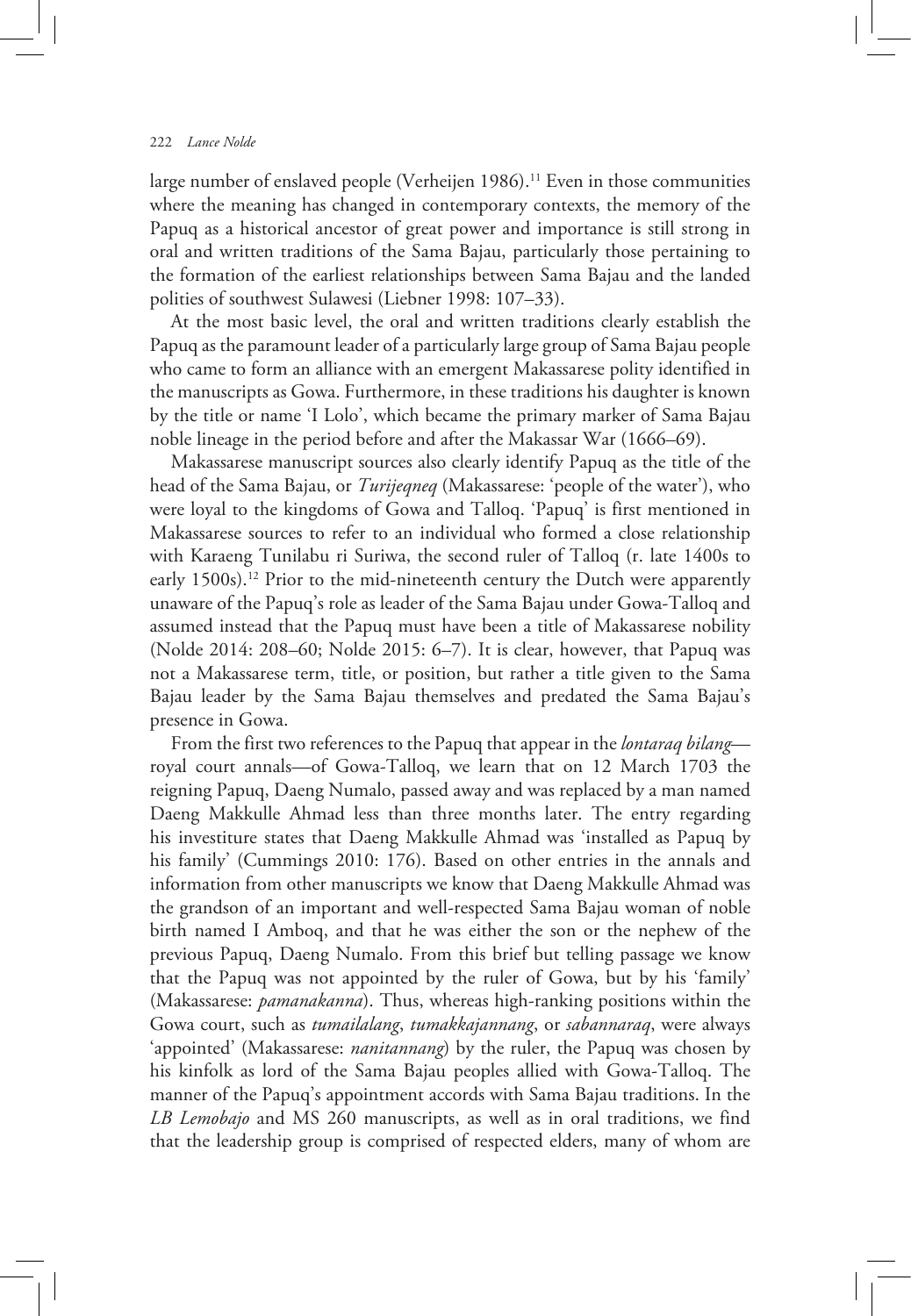of noble birth and part of a widely dispersed extended family. Manuscripts and oral traditions from Sulawesi, Sumbawa and Flores affirm that the individual was selected as leader based on both ascribed and achieved status, in that he or she had the desired qualities and came from noble lineage (Nolde 2015: 208–58).

In Sama Bajau communities the social hierarchy is based on noble status determined by one's link, fictive or real, to the Lolo Bajau bloodline and thus ultimately to the progenitor of that line, the Papuq. This extended family of individuals who claim to belong to this bloodline of early Sama Bajau nobility still forms the upper strata of the Sama Bajau communities throughout the region today. It is said that in the past they emphasised their position of highstatus by donning certain clothing, demonstrating wealth through extravagant ceremonies and celebrations, and by amassing an entourage comprised of kin, supporters, clients and enslaved people. In the *LB Lemobajo* manuscript we are given examples of *adat* or customary law that further delineated the many rights, privileges and protections afforded those of high-level status. Such status determined matters of bride price, form or severity of punishment, and tribute. From these and similar records we are given a clear sense that status and hierarchy were pervasive in Sama Bajau society and, just as William Cummings noted for their Makassarese neighbours, served to mark out a 'coherent system of relative statuses and clear political and social relationships within an integrated whole' (Cummings 2002: 29).

In many Sama Bajau communities today, tangible evidence of one's noble lineage is found in the possession of certain regalia, such as *lontaraq* manuscripts (rumoured or real), *keris* and other weapons, clothing, musical instruments, and perhaps most importantly, a uniquely Sama Bajau banner or pennant known as *ula-ula*. Today *ula-ula* are still found scattered about the archipelago, stored with the utmost reverence in the homes of certain Sama Bajau nobility. Some traditions suggest that *ula-ula* were once the pennants flown above the decks of noble Sama Bajau ships and as banners marched into war, but more commonly, and still today, *ula-ula* are only brought out on special occasions such as circumcisions and wedding ceremonies. As objects of the living past that provided a link to the power and authority of the ancestors, these heirlooms were, and often still are, thought to be sources of immense supernatural power.

## **RELATIONSHIP OF THE PAPUQ SAMA BAJAU POLITY AND GOWA-TALLOQ**

The primary role of the Papuq within the social and political world of Gowa-Talloq was to serve as the paramount head of a large number of Sama Bajau communities that operated within the ever-expanding realm of those kingdoms, and perhaps beyond. In the written and oral traditions of the Sama Bajau and Makassarese it is evident that, upon incorporation into the Gowa polity, the Papuq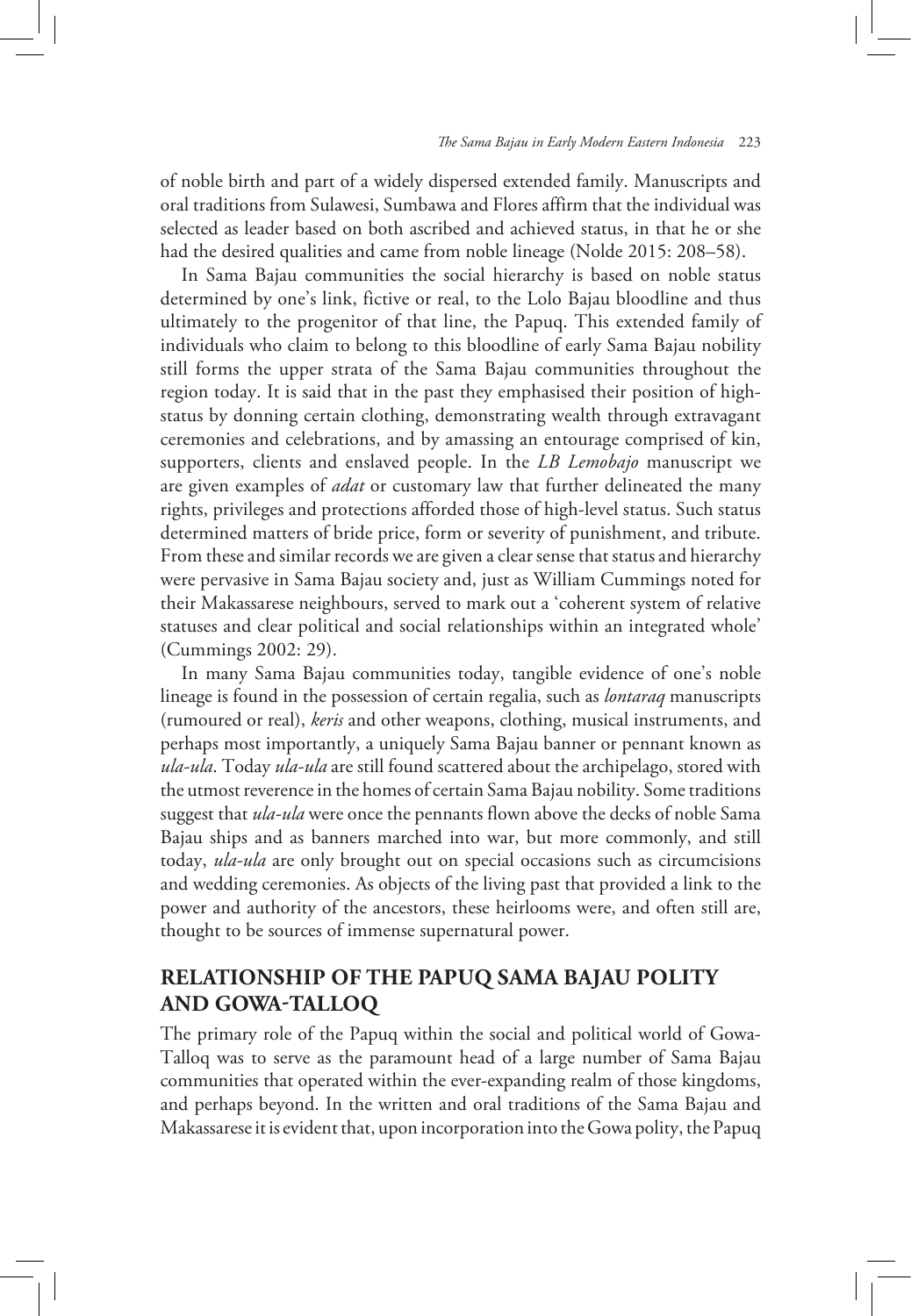retained his traditional authority and role as lord of his Sama Bajau followers.13 The available sources unfortunately do not provide enough information for even an approximate count of the Sama Bajau population during the early modern period. However, of the several Sama Bajau communities we do know of in the sixteenth and seventeenth centuries, the manuscript sources clearly indicate that the Papuq was acknowledged as paramount head of the Sama Bajau, including by at least some of those groups who were not reckoned as part of the Papuq's immediate following.<sup>14</sup>

During Gowa-Talloq's sixteenth-century expansion and incorporation of surrounding Sulawesi polities, the rulers of the dual kingdom relied upon the Papuq to oversee matters dealing with the scattered Sama Bajau people. One example of the way in which the Papuq's authority was implemented on behalf of Gowa-Talloq was through the management of corvée by subject Sama Bajau populations. The Gowa chronicle records that Tunipalangga (r.1546–65) was the first ruler to issue frequent summons for corvée labour, and in this period the Papuq served a supervisory role in the process. One manuscript source notes, for instance, that the Papuq managed and oversaw the performance of corvée labour (Makassarese: *pappaqngara*) by those Sama Bajau considered to be subjects of the kingdom.15 Among those called up were the descendants of the Sama Bajau of Katingang, Barasaq and Kandeaq (all in southwest Sulawesi) who fought against and were defeated by the ruler of Talloq in the mid-sixteenth century.16 Yet, the sources also indicate that the Papuq's authority was not limited to the Sama Bajau population but also extended to non-Sama Bajau peoples. The sources mention, for example, that the Papuq was also charged with supervising the *corvée* of all those who came to settle in the areas around the region of Bayoa.<sup>17</sup>

There are also references in the Makassarese manuscripts that suggest that the ruler of Talloq may have granted the Papuq authority over the Makassarese of the inland riverine polity of Panaikang in the early 1500s. In a record of the subject domains (*paqrasangang*) of Talloq found in a Makassarese manuscript, for example, it is said that the people of Panaikang belonged to the Sama Bajau, and that the Sama Bajau requested that their authority be extended along the Talloq river as far west as Pateqne.18 Based on the information given in the text it is possible that this is a description of the territories controlled during the reign of either Tunipasuruq (r.1500s–40/43) or Tumenanga ri Makkoayang (r.1540/43– 76). As the paramount leader of the Sama Bajau under Talloq during this period, the Papuq would likely have been in control of the Panaikang people.<sup>19</sup>

The Papuq's authority also extended well beyond the Gowa-Talloq heartland and included many of the Sama Bajau who lived and sailed in other areas of the eastern Indonesian archipelago. As described above, the rich seas of the vast eastern archipelago were an ideal setting in which the Sama Bajau could seek a livelihood. Furthermore, their sea-centred culture and highly mobile lifestyle was conducive to extensive exploration and settlement far beyond their base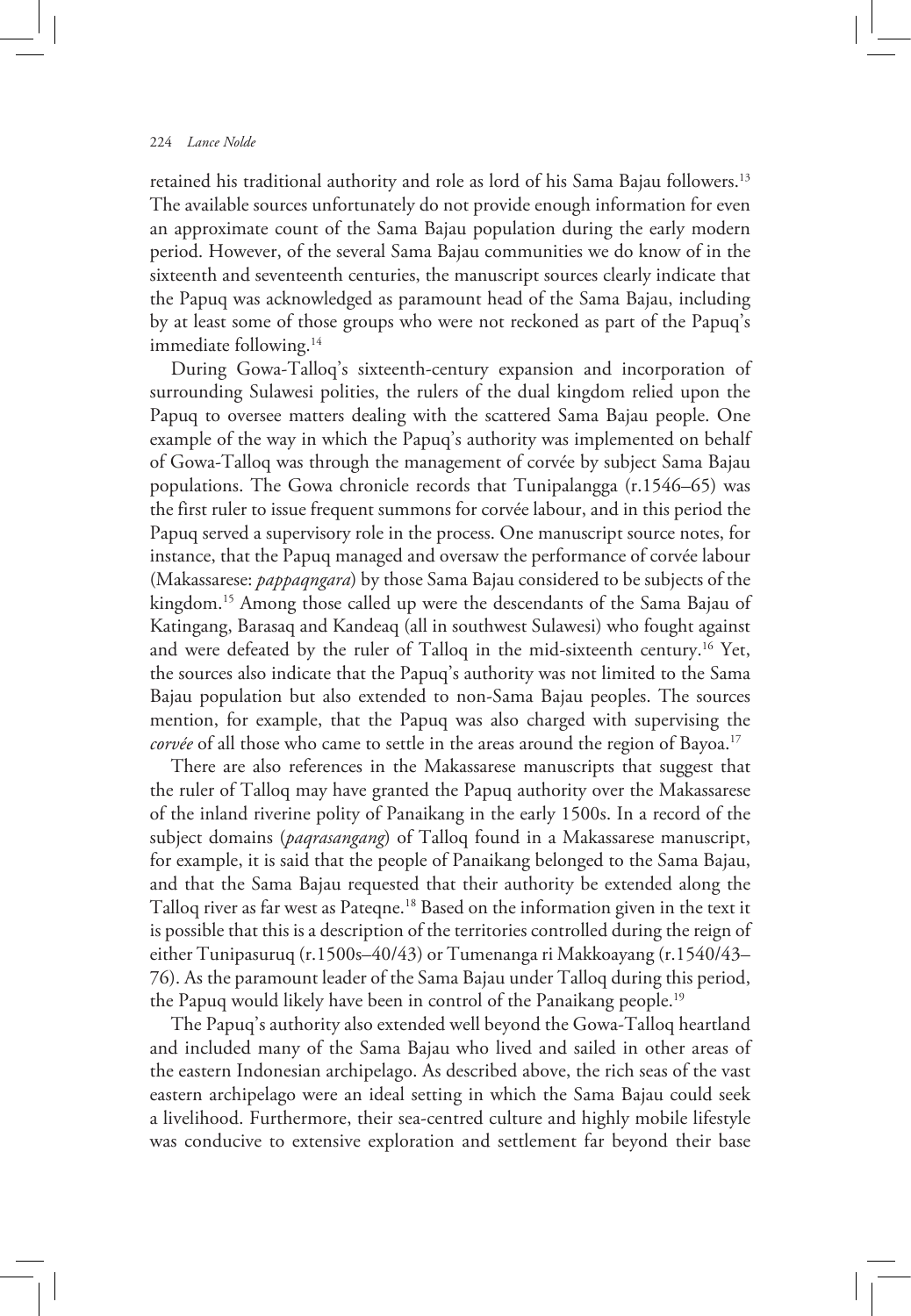in Sulawesi. Early on, Sama Bajau sailors and fishers set out from southwest Sulawesi and navigated to distant areas of the archipelago. Yet, even as they dispersed into various areas, the sources show that the Papuq maintained a clear measure of authority and influence over some of these mobile Sama Bajau groups. When, for example, a VOC Company official led an expedition along the northern Sulawesi coast in 1681, he encountered a large fleet of Sama Bajau from 'Manggarai' (West Flores) bearing the flag of their ruler en route to the small polity of Kaidipang. This ruler undoubtedly was the Papuq, who at this time resided primarily in Sama Bajau controlled territories of western Flores, known to the Sama Bajau and Makassarese as Sandao.<sup>20</sup> Throughout the 1680s and 1690s there is frequent mention of mixed Makassarese and Sama Bajau fleets roaming the coasts of Borneo, Sumbawa, Flores and Timor, many of which were involved in local trade and politics as well as what VOC Company officials called 'piracy' and 'smuggling'. At the behest of the VOC administration in Makassar—which was extremely frustrated by the disturbances caused by these roving groups in the overseas territories (Dutch: *overwal*)—on more than one occasion the ruler of Gowa asked the Papuq to order his Sama Bajau constituents to return to Makassar.<sup>21</sup>

In addition to the paramount leadership of the Sama Bajau populations under Gowa-Talloq, Makassarese sources also suggest that the Papuq was an authority in matters of shipping, ship technology and maritime law within Gowa and Talloq. In an early, but undated *rapang* collection, for example, the words of the Papuq are quoted as the chief source of knowledge regarding the laws that applied to ships, their captains and crew.22 The Papuq's laws not only determined the distribution of profit shares among the ship's owner, the captain and crew, but they also defined the particular financial and legal obligations for these parties in the case of various unfortunate circumstances. Certain statutes also determined the various rates of tax (*sima*) to be paid by incoming ships and the freight price for shipped goods.<sup>23</sup> These same laws appear in another, later manuscript, this time conveyed by a Sama Bajau noble known as the *Lolo Bayo* (Lolo Bajau) of Sanrabone as 'the words of our ancestor the I Papuq'.<sup>24</sup> It is not clear whether these maritime laws and the Papuq's position as arbiter in such matters predated the creation of the separate office of *sabannaraq* (harbourmaster) by the ruler of Gowa Tumapaqrisiq Kallonna (r.1510–1546), but the fact that the words of the Papuq regarding these laws were recorded in the *rapang* for later rulers and officials to consult is noteworthy.

The authority of the Papuq and Sama Bajau nobles in maritime affairs is further attested by the successive appointment of several Sama Bajau nobles as *sabannaraq*, or harbourmaster, of Gowa-Talloq between the late sixteenth and mid-eighteenth centuries. At least two of those men were also chosen to become Papuq by the Sama Bajau people. Some scholars have suggested that the position of *sabannaraq* was a non-hereditary post (Mukhlis 1975: 92; Bulbeck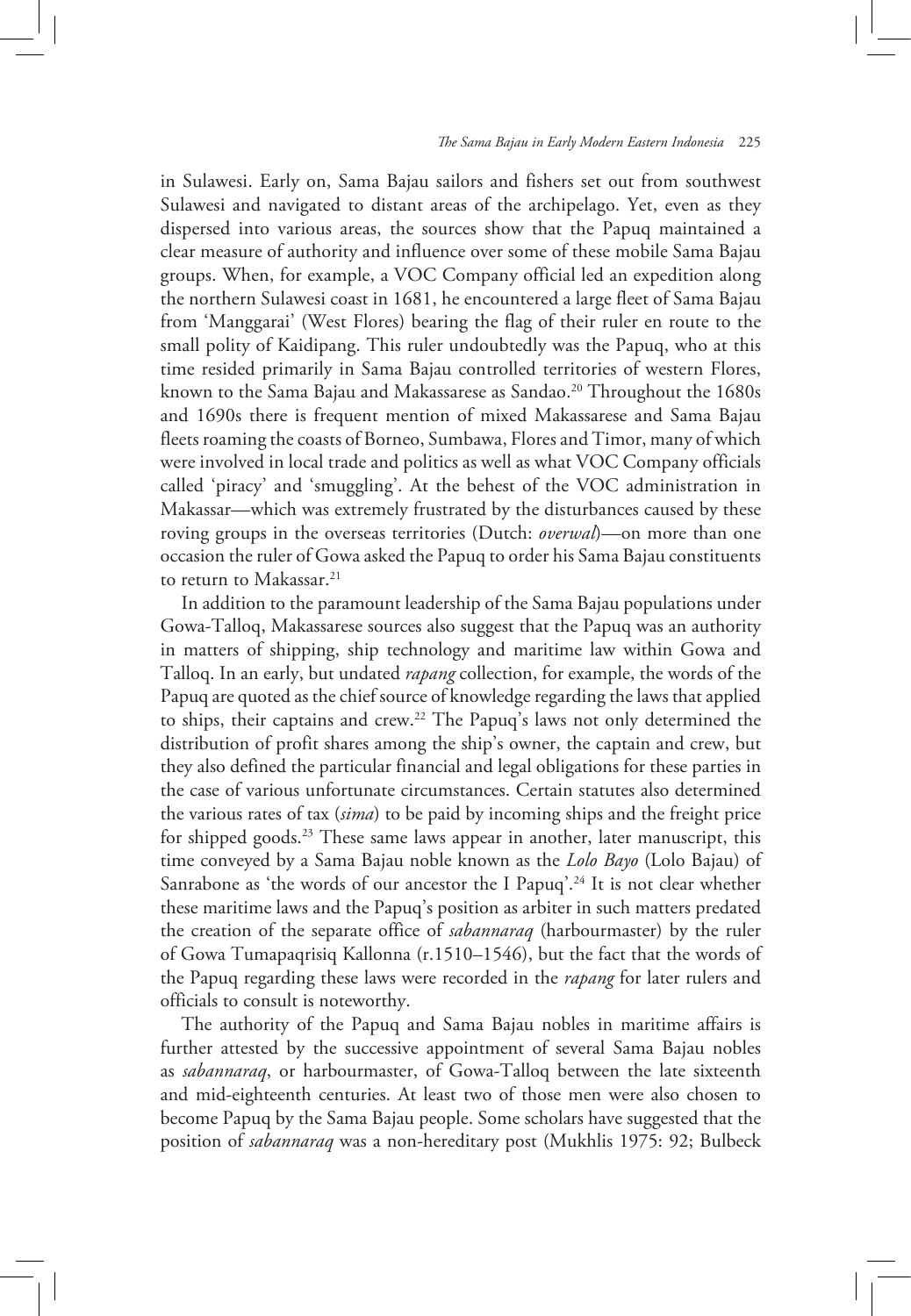1992: 105–7). The Makassarese records indicate, however, that many of the Sama Bajau nobles who were appointed as *sabannaraq* were related by blood and the position remained in the Papuq lineage, at least for a time. According to the *lontaraq bilang* (royal annals) of Gowa-Talloq, Daeng Makkulle Ahmad was appointed in 1710 as *sabannaraq*, succeeding the recently deceased I Daeng Makkulle Abdul Wahid, who likely was his father (Cummings 2007: 139; 2010: 22).25 In 1703, this same Daeng Makkulle Ahmad would be appointed as Papuq by his family. That there was at least a de facto hereditary succession within one family to the position of *sabannaraq* during this period is further suggested by the fact that, after his death in 1724, Daeng Makkulle Ahmad was replaced as *sabannaraq* by his nephew, Daeng Mangewai.26 Though the *lontaraq bilang* does not state their relationship, we know that in 1733 Daeng Mangewai was replaced as *sabannaraq* by Daeng Manggappa Mommiq, who would also be chosen by his family to become Papuq sometime in the 1730s.<sup>27</sup>

As far as the *lontaraq bilang* is concerned, the history of this important, high-status Sama Bajau family begins with an entry for the birth of I Amboq in 1611, the mother of Papuq Daeng Numalo (d.1703) and the grandmother of Papuq and *sabannaraq* Daeng Makkulle Ahmad (d.1725).<sup>28</sup> The record of her birth in the royal annals is notable, as it was among a select number of events added retrospectively in the 1630s and shares the page with some of the most important events in Makassarese history such as the adoption of Islam, the wars of Islamisation, and the birth of the highest status royals. Between the birth of I Amboq in 1611 and the *lontaraq bilang*'s last entry in 1751, the annals contain 45 entries recording the births, deaths, marriages, divorces and important actions taken by the Sama Bajau nobles in her extended family. It is also noteworthy that one of the known annalists, Karaeng Lempangang Safiyuddin, who would go on to become the ruler of Talloq (r.1739–60), refers to two of these Sama Bajau men as his 'grandparent' (Cummings 2010: 219, 268).<sup>29</sup> The extant genealogical information does not reveal any direct links between these men and Karaeng Lempangang, but the desire of the ruler to create a kin relationship, even a fictive one, to the ruling lineage of the Sama Bajau is noteworthy.

The *lontaraq bilang* entries pertaining to this particular extended family of Sama Bajau nobles allow us a rare insight into the world of Sama Bajau elite in the seventeenth and eighteenth centuries. Indeed, the very fact of their appearance in the royal annals affords historians a clear sense of the status and socio-political importance of the Sama Bajau in the Gowa-Talloq court during this period. As argued by William Cummings, the translator of the most complete and accurate version of the *lontaraq bilang* to date, the '*Lontaraq bilang* map the lives of prominent individuals. The more closely related an individual was to the ruler of Gowa … the greater the chance that the events of his or her life (and even the fact that he or she existed) would be judged significant' (Cummings 2010: 17; Cummings 2005: 40–62). In regard to the extended family of the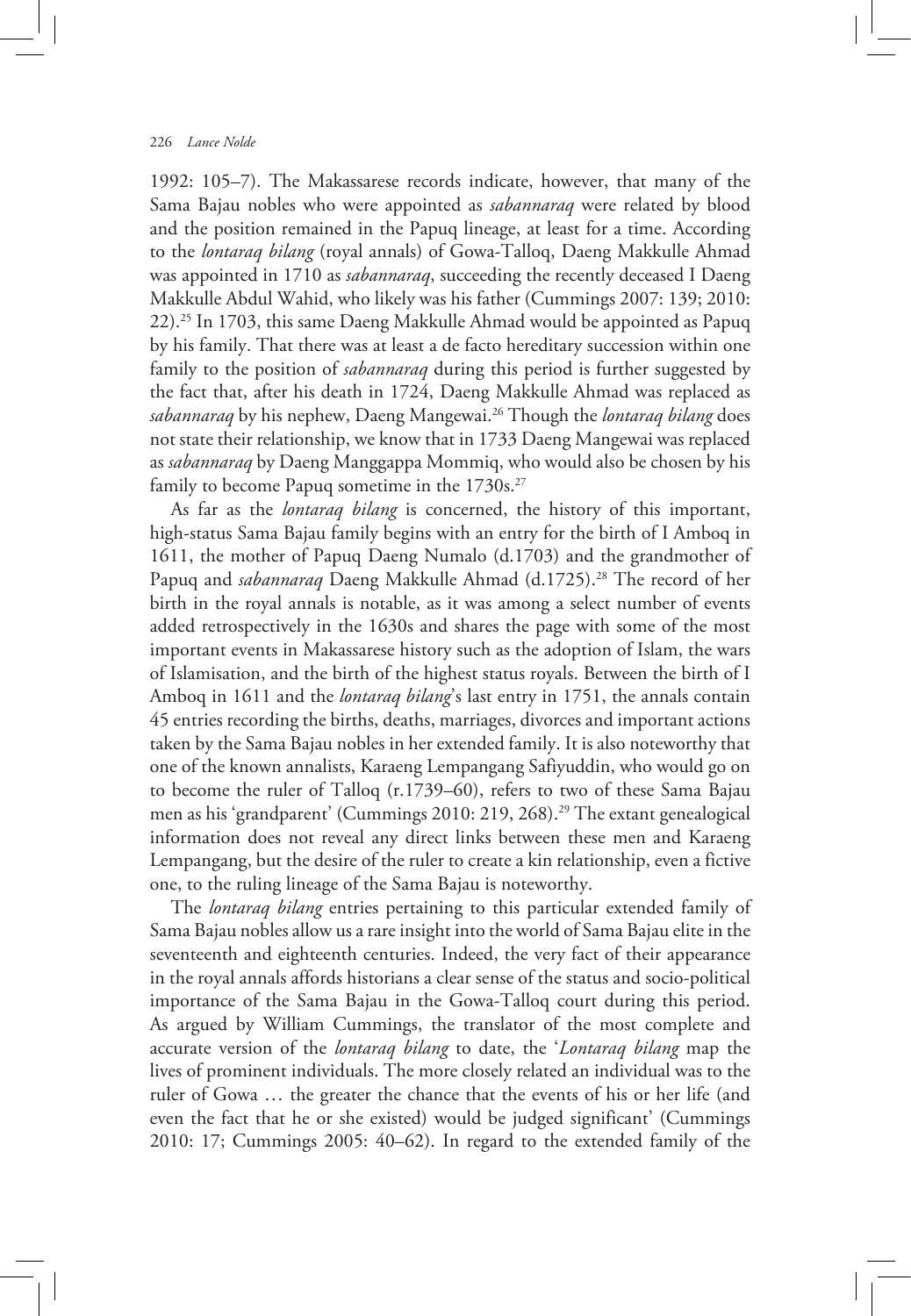successive Papuq during this period, the social status and political favour of these individuals must have truly been great.

In addition to the position of *sabannaraq* as an authority of matters of shipping and ship technology, the seafaring prowess of the Papuq and his followers also made them invaluable in any maritime venture. The Makassarese admiration of the Sama Bajau's skills and bravery on the sea is well documented in the oral and written record. Important Makassarese nobles preferred being transported on Sama Bajau ships. When, for instance, in 1646 Sultan Malikussaid of Gowa (r.1639–53) arranged the marriage of his daughter Karaeng Bontojeqneq to the Sultan of Bima, I Ambela Abi'l Khair Sirajuddin, he entrusted her passage across the dangerous Flores Sea to a crew of Sama Bajau (Chambert-Loir and Salahuddin 1999: 119–20). A similar event took place in 1767, when two Sama Bajau vessels were chosen to transport and protect the refugee prince Batara Gowa Amas Madina to Sumbawa, Bali, and ultimately to Bima.30 In addition to these incidents, Dutch sources also note that Sama Bajau nobleman, sailors and their ships comprised a significant part of the following of the many refugee Makassarese and Bugis princes that roamed the archipelago at the end of the seventeenth century (Nolde 2014). Though he interpreted it as a sign of their bondage, Speelman noted in 1669 that the Sama Bajau were at the ready to sail wherever the ruler asked, further indicating the level of confidence the ruler placed in these communities (Speelman 1669: 27). A famous Makassarese tale, *sinriliq Datu Museng*, captures this sentiment of trust in verse, in which the protagonist declares: 'I am not afraid to sail to distant lands; Behold! I sail on a Bayo [Sama Bajo] ship' (Matthes 1883: 129). Though the references to these voyages in the archives are scattered across two centuries, Makassarese wisdom regarding the sailing skill and fearlessness of the Sama Bajau as recorded in the manuscript sources suggests that these sorts of voyages likely occurred frequently.

Their universally recognised prowess as sailors and navigators made the Sama Bajau the desired means of communication and transport of goods overseas. In addition to the precious cargo of Makassarese princes and princesses, the Sama Bajau were a key means of conveying a wide variety of goods. When, for example, in the beginning of the eighteenth century the rulers of Gowa-Talloq sought to establish a commercial and military alliance with the English at Banjarmasin, the gifts, goods, ammunition and communications exchanged clandestinely between the two parties were entrusted to the Papuq's Sama Bajau. They sailed out from the river of Gowa to east coast Borneo and back without being detected by the VOC post in Makassar.31 The VOC Company records contain numerous reports of Sama Bajau 'smuggling' on behalf of the Papuq and the rulers of Gowa-Talloq, by which much needed goods and revenue flowed to the rulers despite the Company's best efforts at regulation and monopoly. While some of these sailors were caught and punished, the vast majority succeeded in avoiding capture, leaving the Dutch to only complain about the frequency of such illicit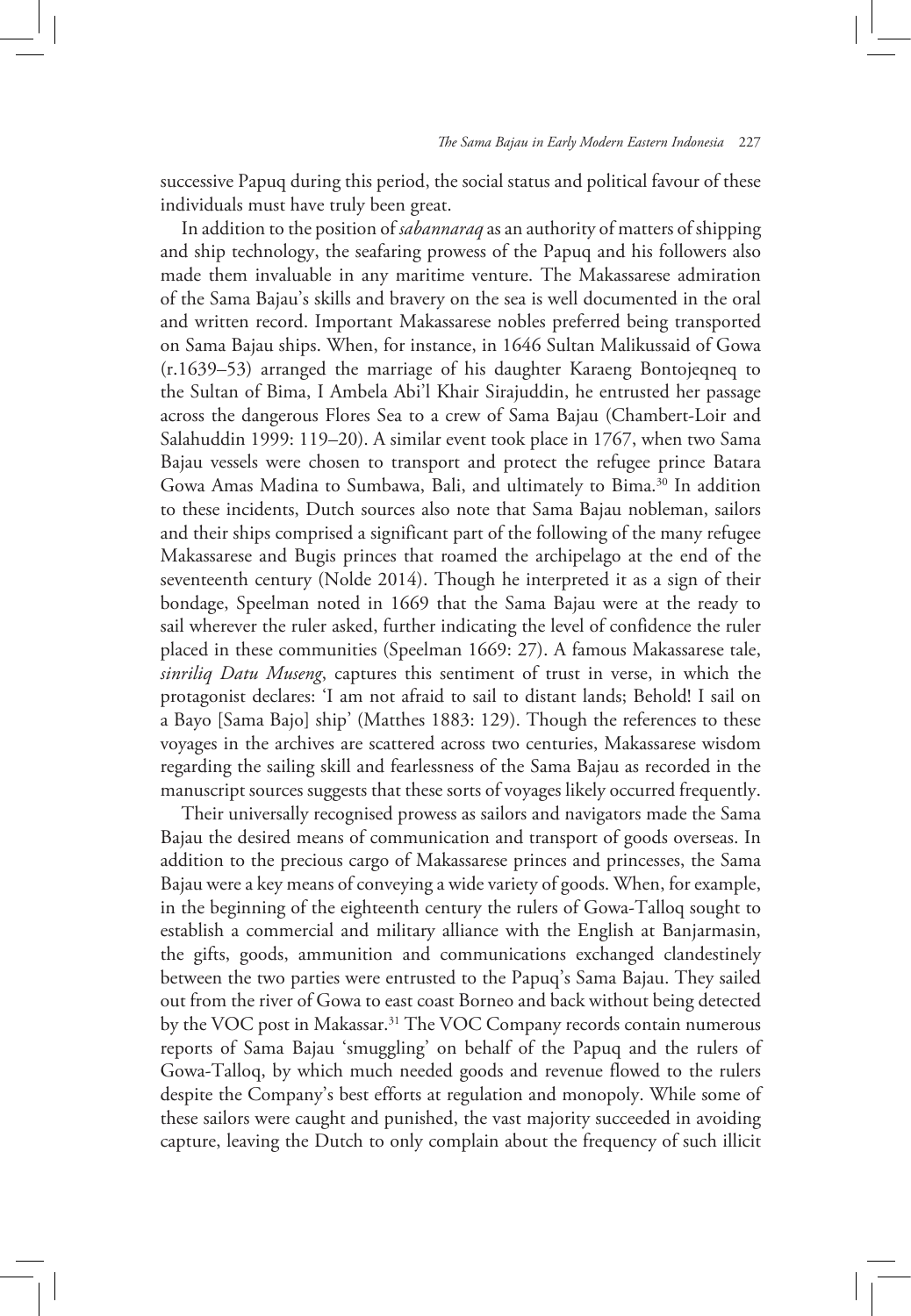movement in their domain. Indeed, one Dutch official in Makassar reckoned the Sama Bajau were the very source of Gowa-Talloq's power and prestige, referring to them as 'the muscles and sinews' of the kingdom.<sup>32</sup>

While the Sama Bajau played a significant part in the ability of Gowa and Talloq to subdue their rivals in southwest Sulawesi, it was their unrivalled skill and courage at sea which made them so valuable in Gowa-Talloq's overseas expansion between the fifteenth and eighteenth centuries.<sup>33</sup> In the first documented attack on the land known as Sandao (a large area of Flores and East Nusa Tenggara) undertaken by the second ruler of Talloq, Tunilabu ri Suriwa, in the late 1400s, the sources state that it was, 'I Papuq who led Karaeng Tunilabu ri Suriwa across to war in Sandao. Thus the Karaeng crossed together with I Papuq and defeated the land of Sandao.' To reward the Papuq for his role in the conquest of Sandao, Tunilabu ri Suriwa offered him a choice of land in Sandao as his own and appointed him as representative of Talloq in the surrounding lands.<sup>34</sup> That the Papuq was able to 'lead' (*ampicini-ciniki*)the Talloq fleet to Sandao in the late fifteenth century is evidence that he was well acquainted with the Sandao area and that the Sama Bajau were a crucial part of Talloq's early military expansion beyond the southwest Sulawesi peninsula.

The Talloq chronicle mentions that Tunilabu ri Suriwa made extensive voyages to Banda in the east and to Melaka in the west, journeying for three years before returning to Makassar (Cummings 2007: 84). It is likely that the Sama Bajau were also an important part of these Talloq voyages. Tomé Pires' writing in the sixteenth century describes Sama Bajau fleets from South Sulawesi roaming with impunity in the waters of Melaka and the western archipelago (Pires 1944: 326–7). Reference in the *Sejarah Melayu* to Karaeng Semerluki, the war leader from Makassar or Talloq who is cited as having attacked Melaka during the reign of Sultan Mansur Syah (r.1459–77), could also have occurred with the involvement of the Sama Bajau of the Papuq polity (Brown 1970: 90–2; Pelras 1981: 154–5; Abidin 1974: 164).<sup>35</sup>

The Sama Bajau followers of I Papuq were undoubtedly a part of the later Talloq conquests of Sandao, Solor and Ende that took place under Tunilabu ri Suriwa's son and successor, Tunipasuruq (c. 1500s–43), and the recurring expeditions into those areas that took place until the late eighteenth century. The importance of the Papuq in the Talloq and, later, Gowa conquests of Flores and areas of the Solor-Alor archipelago is further underscored by a lengthy list of the *paqrasangang* (subject domains) of Sandao and Ende found in a Makassarese manuscript. In it the Papuq, rather than any other Makassarese ruler or noble, is recorded as the primary source of knowledge regarding these conquered territories.36

The Sama Bajau's renown as brave sailors and warriors of the sea during this period is a recurrent feature in oral traditions still remembered by descendants of the Makassarese nobility. As one descendant of the Gowa court said, 'The spirit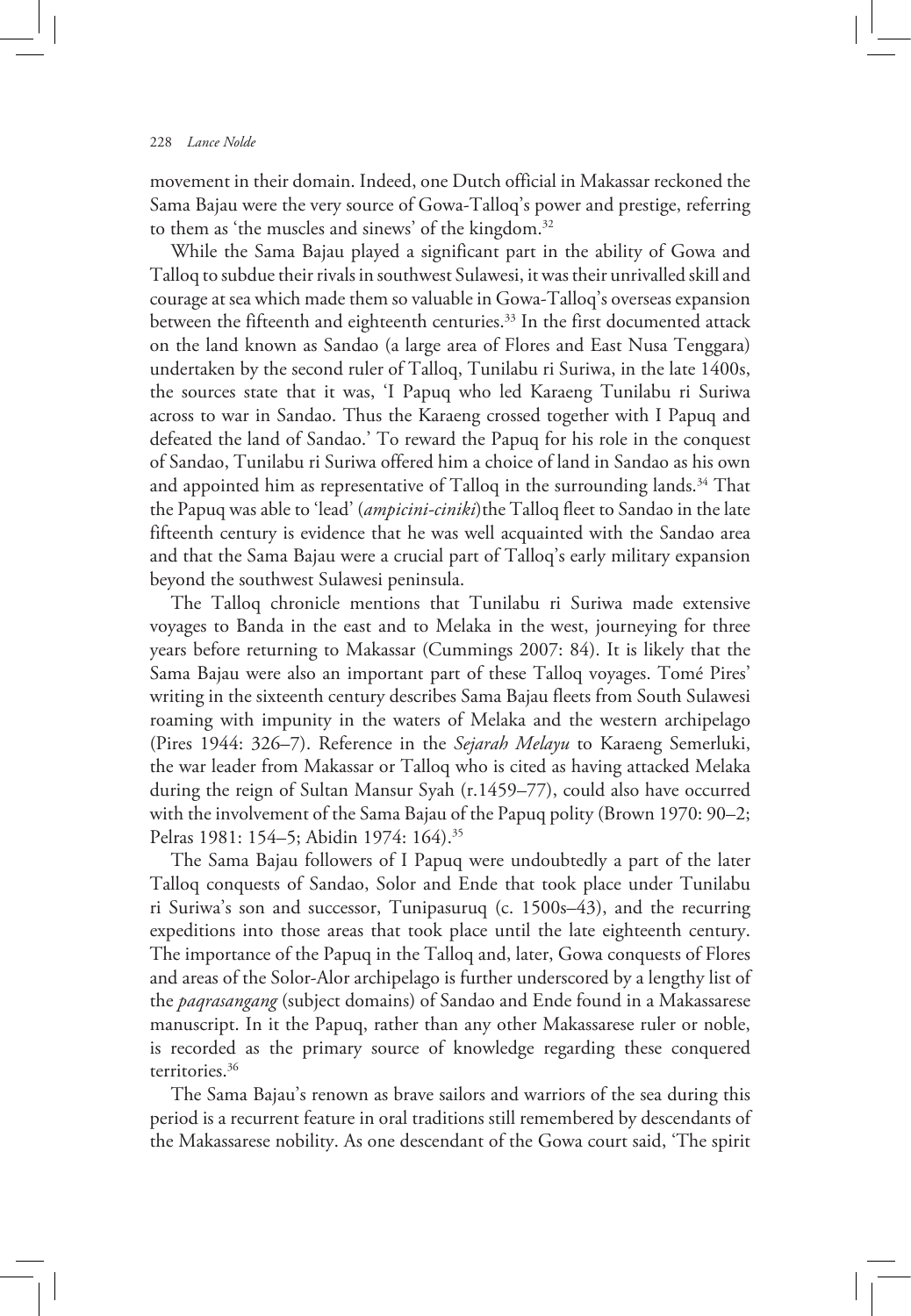of the *Turijeqneq* was strong, their virtue was bravery. That is why they were always the warriors at the tip of Gowa's spear. They sailed into war first, and once the *Turijeqneq* flag was raised, then the rest [of the fleet] would follow.'37 Their strength as paddlers and expertise in the art of sailing and navigation made them a highly valued group within the impressive Makassar armada. Thus it is not hard to imagine, for example, the ships of the Sama Bajau being represented among the 'forest of sails' that comprised Sultan Malikussaid's massive war fleet, as described by one observer in 1640 (Tapala 1975: 159–71).

It is worthwhile to also consider the association of the Sama Bajau with ship types used as war vessels in Makassarese society, namely the *lambere Bayo* and the *pancajaq*. Sopher and Pelras have suggested that the ships on which the Sama Bajau travelled in the Melaka region, which Pires described as '*pangajavas*', were the long and narrow two-masted vessels known to the Makassarese as *pancajaq*. These war vessels could be supplemented by the rowing power of 20 or more men and were often used in war. The similarities between the *pancajaq* or *pangajavas* and the ship-type known as *lambere Bayo*—which was described as being propelled by upwards of 80 rowers and said to be used in Gowa-Talloq's armada—are noteworthy.38

Just as in later periods when the Papuq is listed among the war leaders sent to battle overseas, the Papuq and his followers would have been involved in the sixteenth- and seventeenth-century Gowa-Talloq naval expeditions into areas such as Buton, Muna, Banggai, Sula and Tobungku in eastern Sulawesi, as well as Salaparang on Lombok, and Pasir and Kutei in east coast Borneo (Cummings 2007: 41, 42, 84–6, 88–9, 91–2).There are even a few scattered references in the Makassarese manuscripts that suggest that Daeng ri Bulekang, the much lauded Makassarese war captain who led Gowa-Talloq in the conquests of Buton (1639) and Ambon (1652), may have been kin to I Amboq and thus related to Sama Bajau nobility.<sup>39</sup> The presence of Sama Bajau settlements in these lands today may have been a consequence of the involvement of the Sama Bajau in the Makassarese fleets that conquered these areas in earlier centuries.

## **CONCLUSION**

The preceding discussion of the Sama Bajau under the Papuq is perhaps the only well-documented record of the existence of a polity founded and organised by sea people. It explains how the Sama Bajau's special knowledge of the maritime environment, their expertise at sea, and their fearsome reputation as warriors made them valuable allies to ambitious littoral kingdoms. While the role of seacentred peoples in the emergence and maintenance of powerful kingdoms in the island world of Southeast Asia is comparatively well known, less documented is the intricate workings of the societies of the sea people in this crucial period. By fortunate coincidence, oral traditions and indigenous manuscripts combined with archival documents have revealed the existence of a Sama Bajau polity and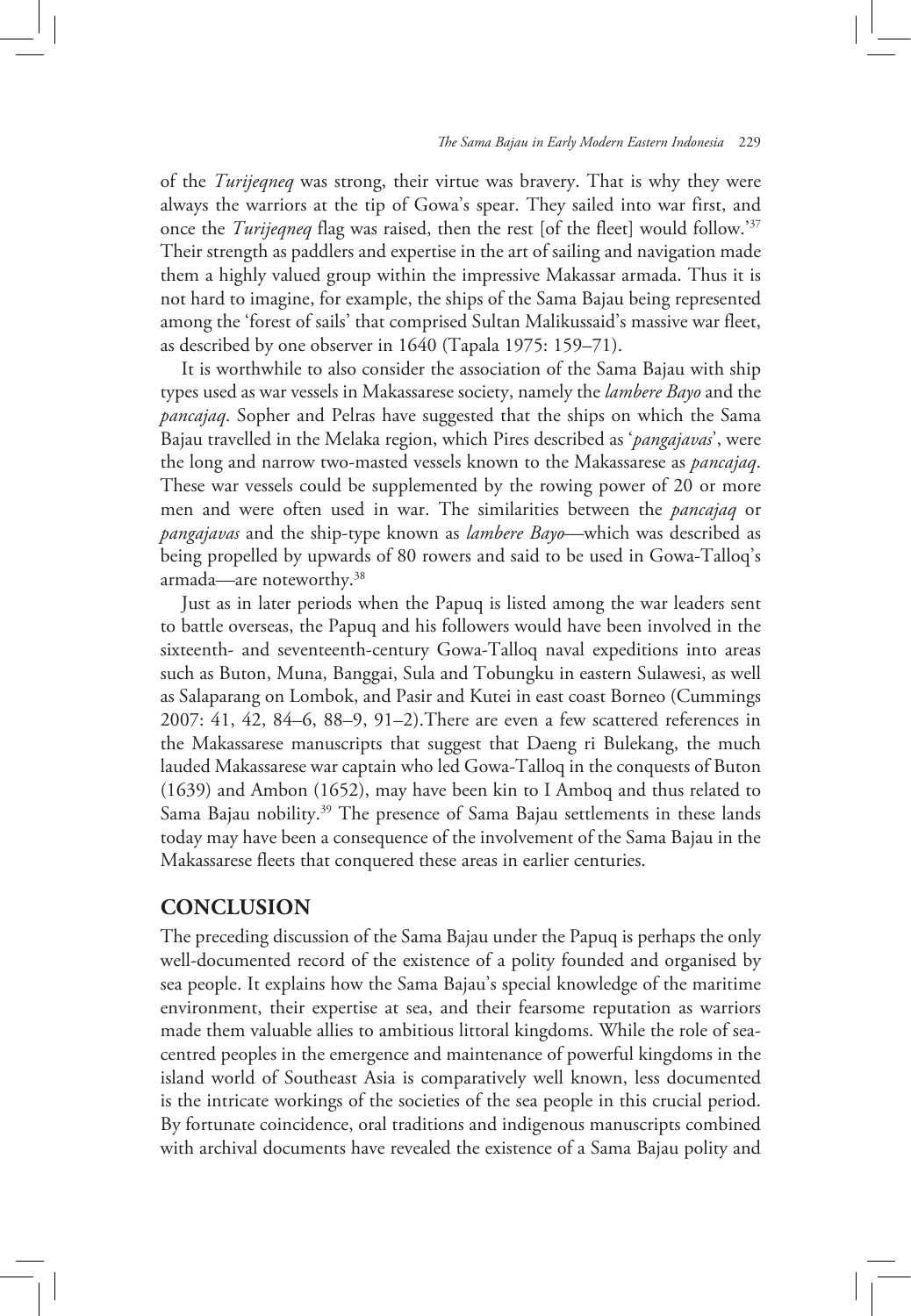its intimate relationship with the Makassarese kingdom of Gowa-Talloq in the early modern period.

The existence of an actual paramount leader of the Sama Bajau is not only mentioned but discussed in detail over an extended historical period. It is thus possible to see how the sea people interacted with coastal kingdoms, and how they organised and conducted their affairs as any other political entity in the early modern period. While previous scholars have written about this relationship often based on very meagre documentation, the story of the Papuq Sama Bajau can be reconstructed more thoroughly with existing records. The constellation of Sama Bajau communities that acknowledged the paramount authority of the Papuq proved to be crucial in the political expansion and economic prosperity of the dual kingdom of Gowa-Talloq and a primary force in the extension of Makassar's influence throughout eastern Indonesia. The perception of sea peoples as lacking a ruler, a social and political hierarchy, and a political unity can now be critically reassessed in light of the new and exciting materials that we now have of the Papuq Sama Bajau polity.

#### **NOTES**

<sup>1</sup> Cornelis Speelman, 'Notitie dienende voor eenen corten tijt en tot nader last van de Hooge Regeeringe op Batavia, tot naarrigtinge van de Onderkoopman Jan van den Oppijnen, bij provisie gesteldt tot Opperhooft en Commandant in't Casteel Rotterdam, op Macasser, en van den Capitain Fransz; als hoofd over de Militie, mitsgaders die van den Raadt, anno 1669', unpublished typescript, KITLV DH 802. Hereafter cited as Speelman, 'Notitie'.

<sup>2</sup> See Lance Nolde 'Changing Tides', for a more detailed account of the histories of the two Sama Bajau polities.

<sup>3</sup> Although anachronistic, this chapter follows the most common scholarly convention of using 'eastern Indonesia' in the geographical sense to refer to a particular region of the Indo-Malay Archipelago, which now falls roughly within the borders of the modern nation-state of Indonesia. This convention also serves to demarcate for the reader the particular space of the Papuq Sama Bajau polity, which, as far as we know, did not regularly extend into areas of what are today the southern Philippines and island Malaysia.

<sup>4</sup> Nederlandsch Bijbel Genootschap (hereafter NBG) 17, f.97-9; NBG 208, f.62-3; Matthes Stichting (hereafter MS) 193, f.12; Koninklijk Instituut voor Taal-, Land- en Volkenkunde (hereafter KITLV) Or.545, no.233, f.3-6.

<sup>5</sup> NBG 208, f.62-3; MS 193, f.12.

<sup>6</sup> I am aware of only a few extant *lontaraq* manuscripts owned by high status Sama Bajau families that form an invaluable source of Sama Bajau history. Written in the Bugis language and in the Bugis script, these extremely rare manuscripts relate the histories of certain Sama Bajau groups in eastern Indonesia from well before the Makassar War (1666–69) to the early twentieth century. The lengthiest of these manuscripts is in the possession of a high status Sama Bajau family living in the small coastal village of Lemobajo, north of Kendari (southeast Sulawesi). *LB Lemobajo* is a codex of around 300 pages and contains a wealth of valuable information on the history of the Sama Bajau in eastern Indonesia.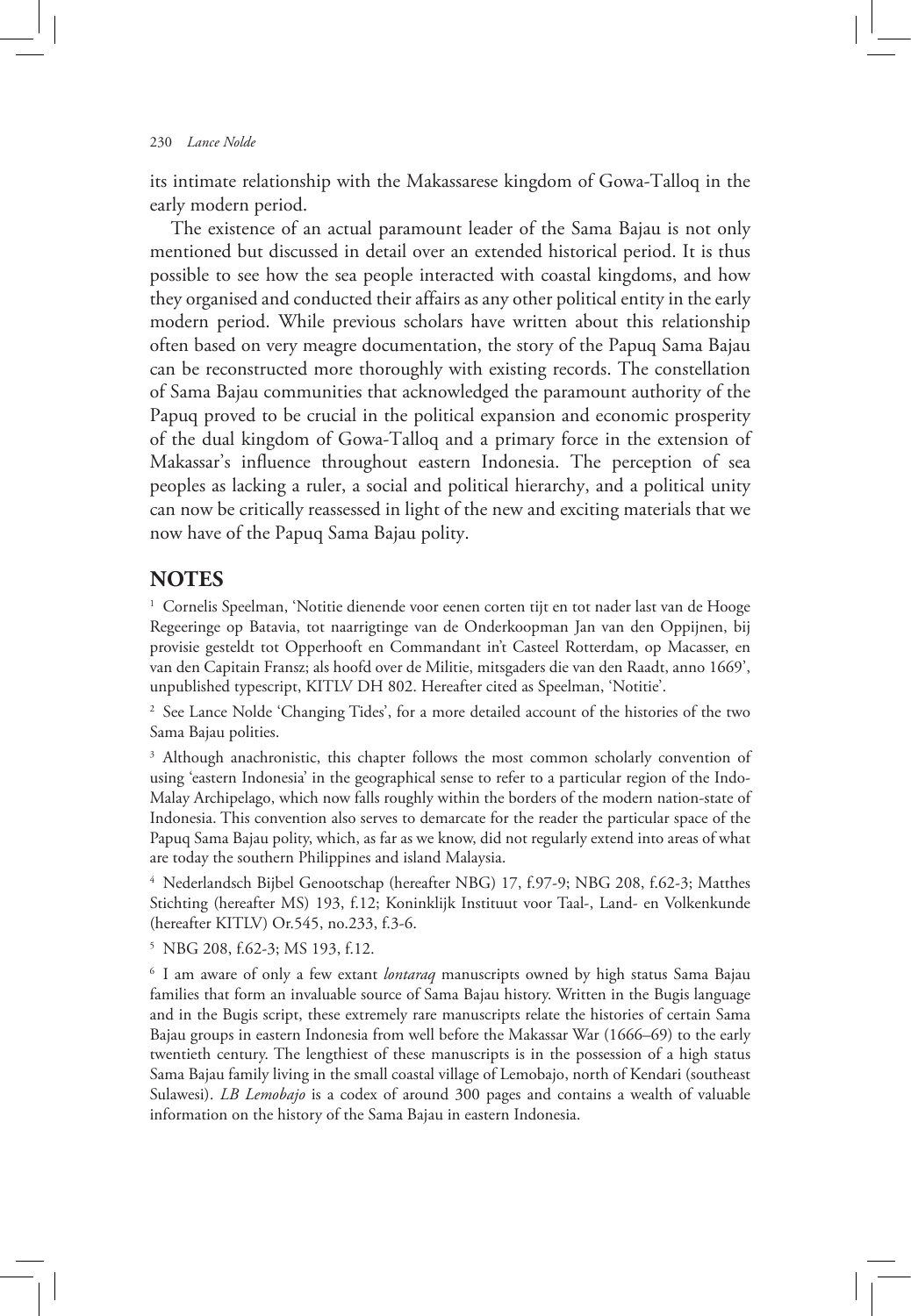Jennifer Gaynor (PhD, University of Michigan, 2005) analyses elements of a Sama Bajau etiological tradition told in *LB Lemobajo* and gave it the title, which I use here. The only extensive historical studies of the entire manuscript published to date are Nolde, 'Changing Tides' and Jennifer Gaynor, 'Liquid Territory: Subordination, Memory, and Manuscripts among the Sama People of Sulawesi's Southern Littoral'.

<sup>7</sup> The *LB Lemobajo* manuscript contains a far more detailed description of the Sama Bajau socio-political and economic networks that comprise the Lolo Bajau polity than for those of the Papuq. This is probably because Lolo Bajau and Bone-affiliated Sama Bajau elites appear to have produced this particular Sama Bajau *lontaraq*. See Nolde, 'Changing Tides', 19–27.

<sup>8</sup> The archaeological findings of Bulbeck, Caldwell and others, as well as the historical evidence presented in Nolde, 'Changing Tides', have forced scholars to rethink the accepted theories and chronology regarding Sama Bajau settlement and influence in South Sulawesi prior to the sixteenth century.

<sup>9</sup> As far as I am aware, the term 'Papuq' or any of its variants are not found in Sama speaking communities of the Sulu and northeast Borneo areas. The absence of the term or title in these areas may indicate that 'Papuq' came into use only after the arrival of Sama speakers in the eastern Indonesian archipelago. The first instance of the Papuq in that context is in conjunction with Luwuq in the northwest corner of the Gulf of Bone.

<sup>10</sup> In a forthcoming manuscript, I detail the history of the Papuq polity's establishment of the Sandao settlements and the more than two centuries long struggle to retain territorial and commercial control over those coastal centers of trade. See also Nolde, 'Changing Tides'.

<sup>11</sup> This was also explained to me as the meaning of 'Papuq' in several Sama Bajau villages in the Flores region. Verheijen received the same explanation of the title from Sama Bajau communities in northern Flores.

<sup>12</sup> NBG 17, f.97-9; NBG 208, f.62-3; MS 193, f.12; KITLV Or.545, no.233, f.3-6.

<sup>13</sup> MS 260, f.1-4; MS 250a, f.3; *LB Lemobajo*, f.8-9. See also Nolde, 'Changing Tides', 208–30.

<sup>14</sup> NBG 17, f.97-9; NBG 208, f.63-4; MS 193, f.13-14; KITLV Or.545, no.233, f.3-4; Nolde, 'Changing Tides', 242–47.

<sup>15</sup> KITLV Or.545, no.18.

<sup>16</sup> According to the Makassarese sources these three Sama Bajau groups fought against Talloq in the mid-sixteenth century and were defeated by the ruler of Talloq, Tumamenang ri Makkoayang Karaeng Pattingalloang. The Makassarese manuscripts clearly state that, even after defeat, these Sama Bajau groups acknowledged the Papuq as their lord rather than the ruler of Talloq. They all occupied roles of relatively high status as far as the defeated peoples were concerned. See Nolde, 'Changing Tides', 242–7.

<sup>17</sup> NBG 17, f.97-9; NBG 208, f.63-4; MS 193, f.13-14; KITLV Or.545, no.233, f.3-4. Exactly which of the several South Sulawesi settlements known as Bayoa is meant by this passage is not clear.

<sup>18</sup> Panaikang was located along a branch of the Talloq River roughly four miles to the southsoutheast of the Talloq fortress. KITLV Or.545, no.82; see also NBG 17, f.105–6.

<sup>19</sup> Although we cannot be certain of the correlation, the Talloq chronicle records that the earliest identified Talloq ally of the Papuq polity, Tunilabu ri Suriwa, gave the lordship of both Panaikang and Pateqne to children from his marriage to an unknown woman from Garassiq, which was an early and important Sama Bajau settlement. Cummings, *Chain of Kings*, 84.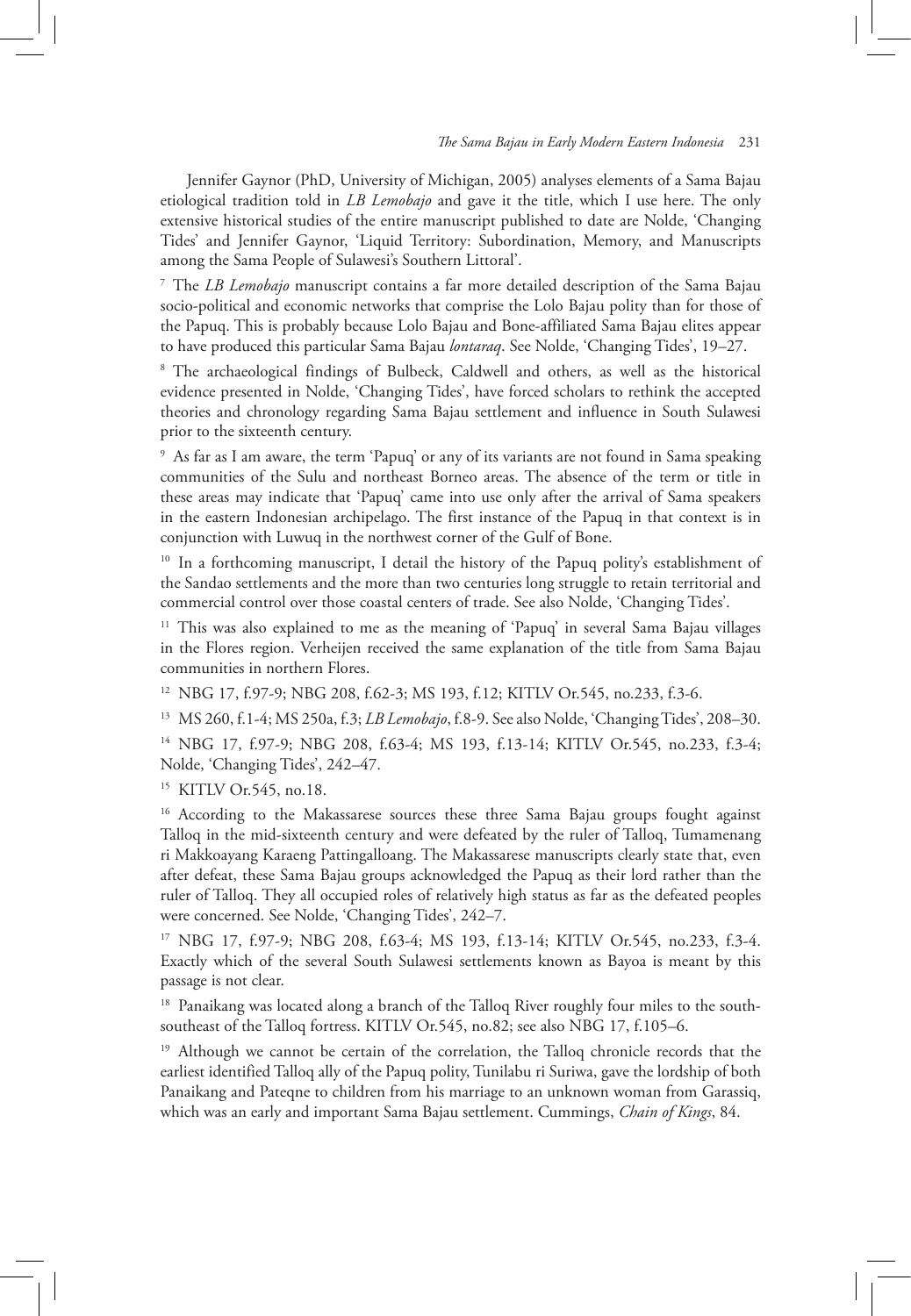#### 232 *Lance Nolde*

<sup>20</sup> VOC 1366, f.691-2. Kaidipang came under Gowa-Talloq overlordship in the early sixteenth century but after Gowa-Talloq's defeat by the VOC in 1667 it was listed among those polities that were to be relinquished to Ternate. Leonard Y. Andaya, *The World of Maluku: Eastern Indonesia in the EarlyModern Period* (Honolulu: University of Hawai'i Press, 1993), 166.

<sup>21</sup> For example, VOC Makassar 1403, f.254v; VOC Makassar 1414, f.121r.

<sup>22</sup> *Rapang* can be defined as a genre of Makassarese writing that contains the knowledge of renowned and revered ancestors.

- <sup>23</sup> MS 159a, f.51.
- <sup>24</sup> NBG 23, f.8–9.

<sup>25</sup> Cummings notes that I Daeng Makkulle Ahmad was 'presumably the son and successor to the *sabannaraq* I Daeng Makkulle who died on 7 September 1677'. It is important to note that Bulbeck's analysis of the *sabannaraq* position in his dissertation (p. 25) is based on the transcription and Indonesian translation of the *Lontaraq Bilang* in H.D. Kamaruddin et al., *Lontarak Bilang Raja Gowa dan Tallok (Naskah Makassar)* (Ujung Pandang, 1985–86), which Cummings has shown to be deficient on several matters including, most importantly for this discussion, those pertaining to the identification of the *sabannaraq*. Kamaruddin et al., for instance, incorrectly treat Daeng Makkulle Abdul Wahid and Daeng Makkulle Ahmad as one person.

<sup>26</sup> I Daeng Mangewai was appointed on 27 November 1724 and died on 17 November 1733. We do not know if he was ever appointed as Papuq.

<sup>27</sup> He is listed as *sabannaraq* by 6 November 1735.

<sup>28</sup> This would mean that she was possibly the mother of I Daeng Makkulle Abdul Wahid as well.

<sup>29</sup> Cummings notes that 'Makassarese frequently use kinship terms as honorifics', and the use of 'grandparent' was 'a sign of respect and kinship'. The fictive Sama Bajau grandparents are Daeng Maingaq and Daeng Manggappa.

<sup>30</sup> ANRI Makassar 273cc.29, f.2-4.

<sup>31</sup> VOC Makassar 1663, f.201-3. Their activities were only discovered at a later date, when a local informant was interrogated regarding Makassarese and English activities in Banjarmasin.

<sup>32</sup> VOC Makassar 8201, f.105-6. The value of the Sama Bajau did not go unnoticed by the Dutch, and from their earliest encounters the Dutch considered the idea of paying several Sama Bajau families living in the Buton and Tidore areas to move to Batavia and serve as the Company's couriers. *Batavias Uijtgaande Briefboeck* 1667, f.723rv; F.W. Stapel, *Het Bongaais Verdrag* (Leiden: University of Leiden, 1922), 205. See also Speelman's suggestion in his 'Notitie', f.27.

<sup>33</sup> NBG 17, f.89-91, f.105-6; KITLV Or.545, no.82; MS 193, f.86.

<sup>34</sup> NBG 17, f.97-9; NBG 208, f.62-3; MS 193, f.12; KITLV Or.545, no.233, f.3-6.

<sup>35</sup> Pelras argues that Karaeng Semerluki described in the *Sejarah Melayu* were possibly Sama Bajau sailors from South Sulawesi. He suggests that the commonly used Romanised transliteration of the title, 'Keraing Semerluki', is incorrect and should instead be transliterated as 'Karaeng Samaq ri Luq' (Lord Bajau of Luwuq). Zainal Abidin suggests the proper transliteration and translation is 'Karaeng Samaq ri Liukang' (Lord Bajau of the Islands).

<sup>36</sup> KITLV Or.545, no.233a, f. 3-6.

<sup>37</sup> Interview with Jufri Tenribali, Sombaopu, Makassar, 10-09-2011.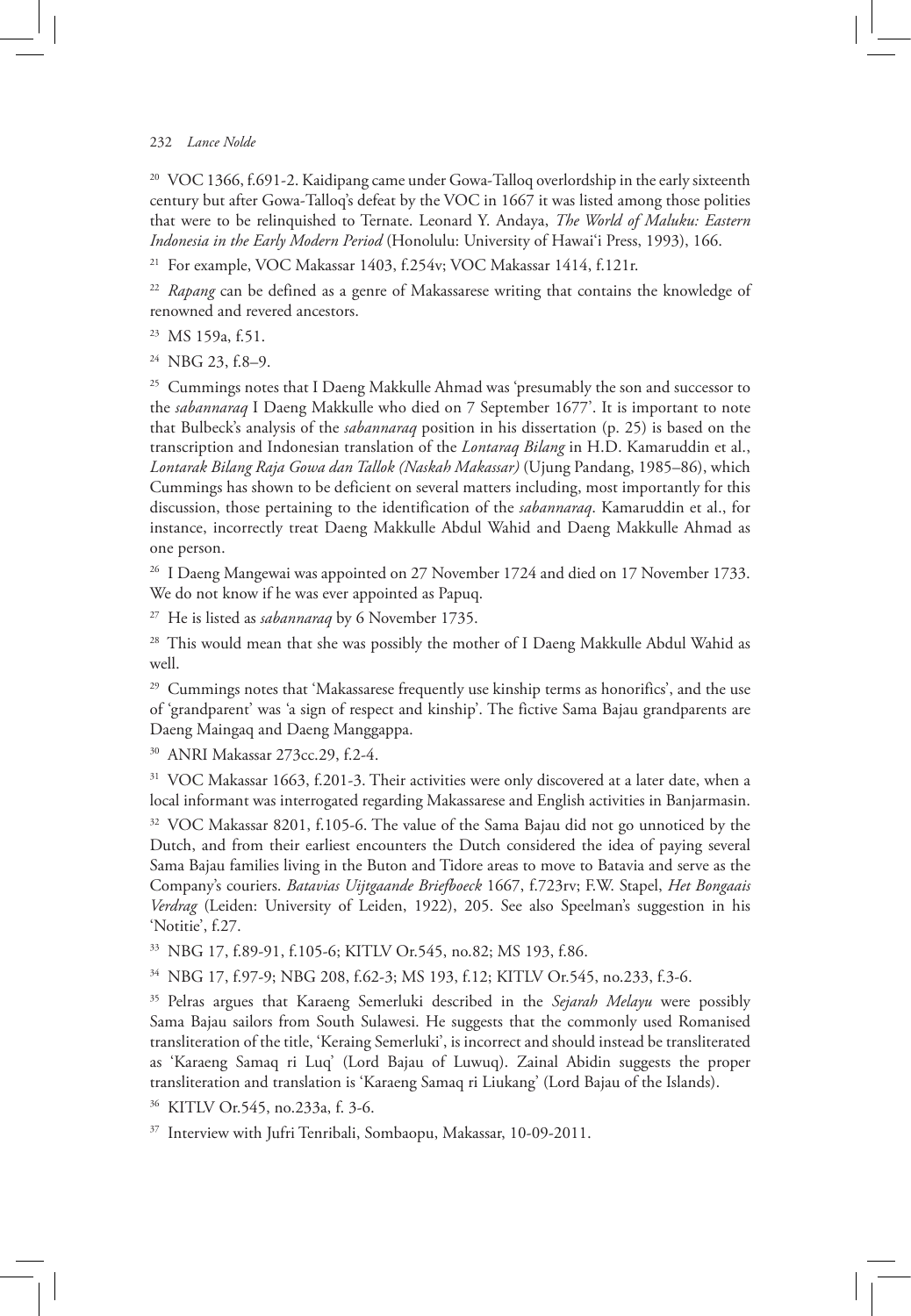<sup>38</sup> KITLV Or.545, no.82.

<sup>39</sup> NBG 17, f.97-9; NBG 208, f.62-3; MS 193, f.12; Cummings, *Makassar Annals*, 55, 77.

### **REFERENCES**

Archival sources and unpublished manuscripts:

Koninklijk Instituut voor Taal-, Land- en Volkenkunde:

- DH 802. Cornelis Speelman, 'Notitie dienende voor eenen corten tijt en tot nader last van de Hooge Regeeringe op Batavia, tot naarrigtinge van de Onderkoopman Jan van den Oppijnen, bij provisie gesteldt tot Opperhooft en Commandant in 't Casteel Rotterdam, op Macasser, en van den Capitain Fransz; als hoofd over de Militie, mitsgaders die van den Raadt, anno 1669,' [Memorandum … for the guidance of the Junior Merchant Jan van den Oppijnen, provisionally appointed Resident and Commandant in Fort Rotterdam at Macasser, and of Captain Fransz, head of the Militia, as well as for those of the Council, 1669], unpublished typescript.
- Or.545, no.18
- Or.545, no.82

Or.545, no.233

Universiteits Bibliotheek, Rijks Universiteit, Leiden [University Library, University of Groningen, Leiden]:

Nederlandsch Bijbel Genootschap [Dutch Bible Society] 17

Nederlandsch Bijbel Genootschap [Dutch Bible Society] 23

Nederlandsch Bijbel Genootschap [Dutch Bible Society] 208

Matthes Stichting [Matthes Foundation] 159a

Matthes Stichting [Matthes Foundation] 193

Matthes Stichting [Matthes Foundation] 233a

Matthes Stichting [Matthes Foundation] 250a

Matthes Stichting [Matthes Foundation] 260

Algemeen Rijksarchief, den Haag [National Archives, The Hague]

Verenigde Oost-Indische Compagnie (VOC) Archieven [Dutch East India Company (VOC) Archives]: VOC 1403; VOC 1414; VOC 1663; VOC 8201

Arsip Nasional Republic Indonesia, Jakarta [National Archives of the Republic of Indonesia, Jakarta]

ANRI Makassar 273cc.29

Privately-owned manuscripts: *Lontaraq Bajo Lemobajo*

Published sources:

Abidin, Andi Z. 1974. 'The La Galigo Cycle of South Celebes and its Diffusion.' *Indonesia*  17: 161–9.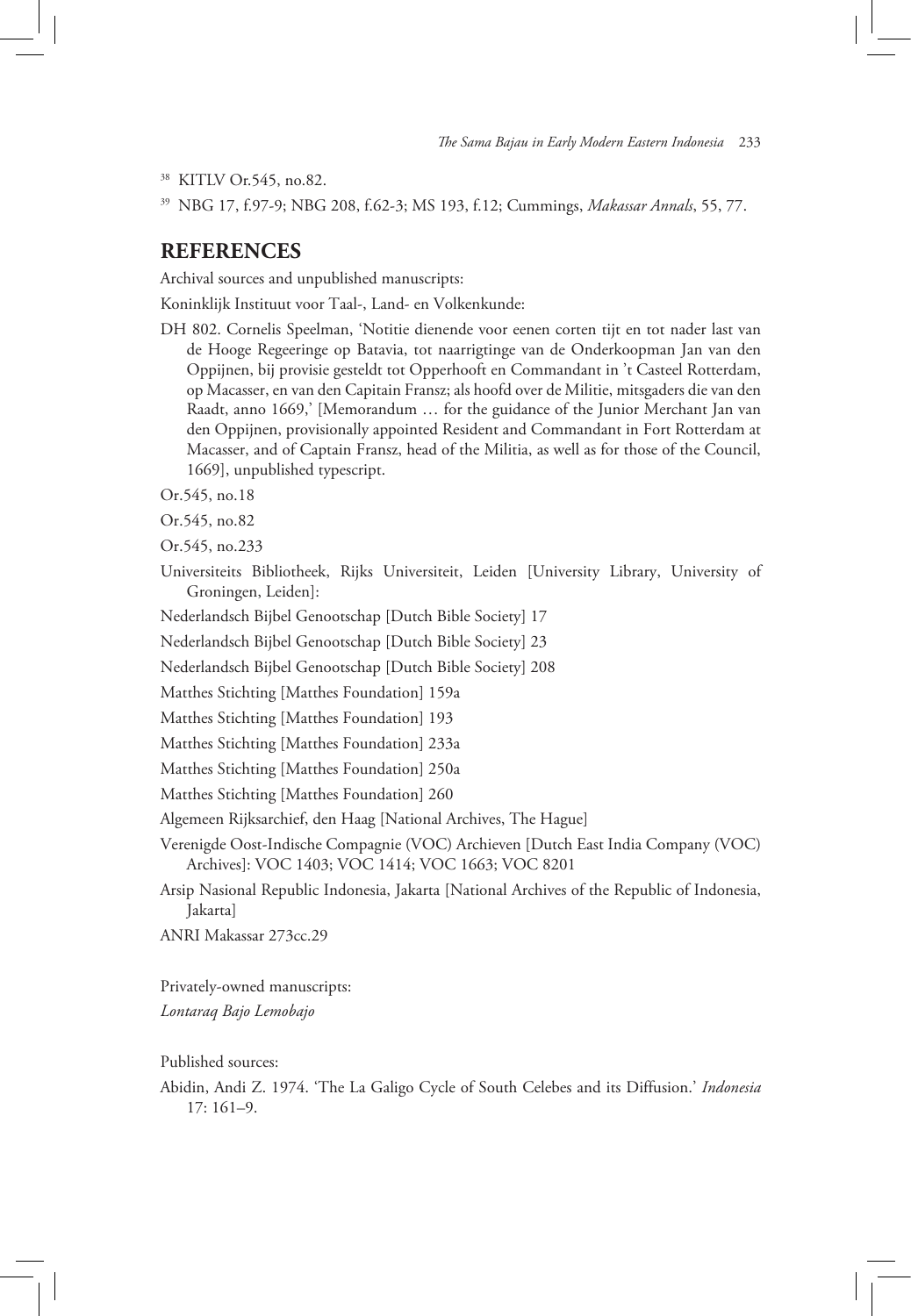- Andaya, Leonard Y. 1981. *The Heritage of Arung Palakka: A History of South Sulawesi (Celebes) in the Seventeenth Century*. Den Haag: Martinus Nijhoff.
	- ———. 1993. *The World of Maluku: Eastern Indonesia in the EarlyModern Period*. Honolulu: University of Hawai'i Press.
- Bougas, Wayne. 1998. 'Bantayan: An Early Makassarese Kingdom, 1200–1600 A.D.' *Archipel* 55: 83–123.
- Brown, Charles C. 1970. *Sejarah Melayu or Malay Annals: An Annotated Translation*. Kuala Lumpur: Oxford University Press.
- Bulbeck, David F. 1992. 'A Tale of Two Kingdoms: The Historical Archaeology of Gowa and Tallok, South Sulawesi, Indonesia.' PhD dissertation. Australian National University.
- Bulbeck, David F. and Ian Caldwell. 2000. *The Land of Iron: The Historical Archaeology of Luwu and the Cenrana Valley*. Hull: The Centre for South-East Asian Studies, University of Hull.
- Bulbeck, David F. and Genevieve Clune. 2003. 'Macassar Historical Decorated Earthenwares: Preliminary Chronology and Bajau Connections.' In *Earthenware in Southeast Asia: Proceedings of the Singapore Symposium on Premodern Southeast Asian Earthenwares*, ed. J.N. Miksic. Singapore: NUS Press.
- Chambert-Loir, Henri and Siti Maryam R. Salahuddin, eds. 1999. *Bo' Sangaji Kai: Catatan Kerajaan Bima* [The Book of Sangaji Kai: Records of the Kingdom of Bima]. Jakarta: Ecole française d'Extrême-Orient and Yayasan Obor Indonesia.
- Cummings, William. 2002. *Making Blood White: Historical Transformations in Early Modern Makassar*. Honolulu: University of Hawai'i Press.
	- ———. 2005. 'Historical Texts as Social Maps: *Lontaraq bilang* in Early Modern Makassar.' *Bijdragen tot de Taal-, Land-, en Volkenkunde* 161 (1): 40–62.
	- ———. 2007. *A Chain of Kings: The Makassarese Chronicles of Gowa and Talloq*. Leiden: KITLV Press.
- ———. 2010. *The Makassar Annals*. Leiden: KITLV Press.
- ———. 2015. 'Re-evaluating State, Society and the Dynamics of Expansion in Precolonial Gowa.' In *Asian Expansions: The Historical Experiences of PolityExpansion in Asia*, ed. G. Wade. New York: Routledge.
- Hagerdal, Hans. 2001. *Hindu Rulers, Muslim Subjects: Lombok and Bali in the Seventeenth and Eighteenth Centuries*. Bangkok: White Lotus Press.
- Hau'ofa, Epeli. 1994. 'Our Sea of Islands.' *The Contemporary Pacific* 6 (1): 148–61.
- Hoeksema, Bert W. 2007. 'Delineation of the Indo-Malay Centre of Maximum Marine Biodiversity: The Coral Triangle.' *Biogeography, Time, and Place: Distributions, Barriers and Islands*, *Topics in Geobiology* 29: 117–78.
- Kamaruddin, H.D. et al. 1969, 1986. *Lontarak Bilang Raja Gowa dan Tallok (Naskah Makassar)* [Lontarak Bilang of the Kings of Gowa and Tallok]. Ujung Pandang: Proyek Penelitian dan Pengkajian Kebudayaan Sulawesi Selatan La Galigo.
- Liebner, Horst. 1998. 'Four Oral Versions of a Story about the Origin of the Bajo People of Southern Selayar.' In *Living through Histories: Culture, History and Social Life in South Sulawesi*, ed. K. Robinson and Mukhlis Paeni. Canberra: Research School of Pacific and Asian Studies, The Australian National University.